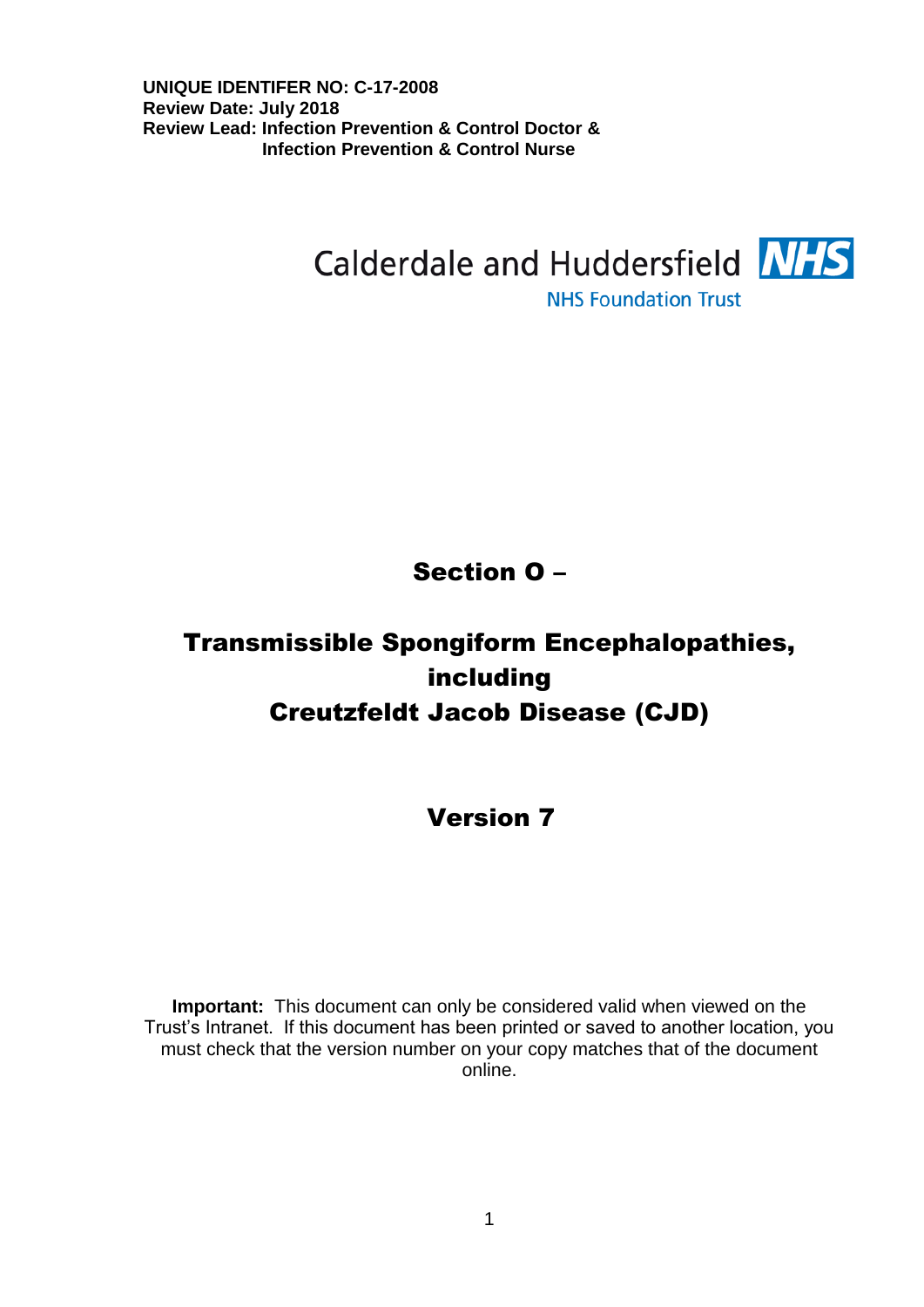| <b>Document Summary Table</b>                                        |                            |                                                                   |                                       |                                                         |                  |  |
|----------------------------------------------------------------------|----------------------------|-------------------------------------------------------------------|---------------------------------------|---------------------------------------------------------|------------------|--|
| <b>Unique Identifier Number</b>                                      |                            | C-17-2008                                                         |                                       |                                                         |                  |  |
| <b>Status</b>                                                        |                            | <b>Ratified</b>                                                   |                                       |                                                         |                  |  |
| <b>Version</b>                                                       |                            | 7                                                                 |                                       |                                                         |                  |  |
| <b>Implementation Date</b>                                           |                            | <b>June 2008</b>                                                  |                                       |                                                         |                  |  |
| <b>Current/Last Review</b>                                           |                            |                                                                   |                                       | July 2008; April 2010; April 2012, January 2015, July   |                  |  |
| <b>Dates</b>                                                         |                            | 2016                                                              |                                       |                                                         |                  |  |
| <b>Next Formal Review</b>                                            |                            | <b>July 2018</b>                                                  |                                       |                                                         |                  |  |
| <b>Sponsor</b>                                                       |                            |                                                                   |                                       | Director of Infection Prevention & Control              |                  |  |
| <b>Author</b>                                                        |                            | Infection Prevention & Control Doctor and Infection               |                                       |                                                         |                  |  |
|                                                                      |                            | <b>Prevention &amp; Control Nurse</b>                             |                                       |                                                         |                  |  |
| <b>Where available</b>                                               |                            | <b>Trust Intranet</b>                                             |                                       |                                                         |                  |  |
| <b>Target audience</b>                                               |                            |                                                                   |                                       | <b>Specific Staff</b>                                   |                  |  |
| <b>Ratifying Committees</b>                                          |                            |                                                                   |                                       |                                                         |                  |  |
| <b>Executive Board</b>                                               |                            |                                                                   |                                       |                                                         | 1 September 2016 |  |
| <b>Consultation Committees</b>                                       |                            |                                                                   |                                       |                                                         |                  |  |
| <b>Committee Name</b>                                                |                            |                                                                   |                                       | <b>Committee Chair</b>                                  | <b>Date</b>      |  |
| Infection, Prevention and Control                                    |                            |                                                                   |                                       | Infection Prevention &                                  | <b>July 2016</b> |  |
| Committee                                                            |                            |                                                                   |                                       | <b>Control Doctor</b>                                   |                  |  |
| <b>Other Stakeholders Consulted</b>                                  |                            |                                                                   |                                       |                                                         |                  |  |
|                                                                      |                            |                                                                   |                                       |                                                         |                  |  |
|                                                                      |                            |                                                                   |                                       | Does this document map to other Regulator requirements? |                  |  |
| <b>Regulator details</b>                                             |                            |                                                                   |                                       | Regulator standards/numbers etc                         |                  |  |
| <b>DH TSE Guidance</b>                                               |                            |                                                                   |                                       | Annex A1 - Distribution<br>of TSE                       |                  |  |
|                                                                      |                            |                                                                   | Infectivity in Human Tissues and Body |                                                         |                  |  |
|                                                                      |                            |                                                                   | <b>Fluids</b>                         |                                                         |                  |  |
|                                                                      |                            |                                                                   |                                       | Annex B - Diagnosis                                     |                  |  |
|                                                                      |                            |                                                                   |                                       | Annex $E -$ Quarantining of surgical                    |                  |  |
|                                                                      |                            |                                                                   |                                       | instruments                                             |                  |  |
|                                                                      |                            |                                                                   |                                       | Annex F - Endoscopy                                     |                  |  |
|                                                                      |                            |                                                                   |                                       | <b>Annex H After Death</b>                              |                  |  |
|                                                                      |                            |                                                                   |                                       | Annex J – Assessment to be carried out                  |                  |  |
|                                                                      |                            |                                                                   |                                       | before surgery and/or endoscopy                         |                  |  |
|                                                                      |                            |                                                                   |                                       | Annex L - Managing CJD/vCJD risk in                     |                  |  |
|                                                                      |                            |                                                                   |                                       | Ophthalmology                                           |                  |  |
|                                                                      |                            |                                                                   |                                       | Annex M Managing vCJD risk in general                   |                  |  |
|                                                                      |                            |                                                                   |                                       | surgery and liver transplantation                       |                  |  |
|                                                                      |                            |                                                                   |                                       | Part 4 - Infection control of CJD, vCJD                 |                  |  |
|                                                                      |                            |                                                                   |                                       | and other human prion diseases in                       |                  |  |
| healthcare and community settings<br><b>Document Version Control</b> |                            |                                                                   |                                       |                                                         |                  |  |
|                                                                      |                            |                                                                   |                                       |                                                         |                  |  |
| 7                                                                    |                            |                                                                   |                                       | Re-written into a new easier to understand format.      |                  |  |
|                                                                      |                            | All sections updated in line with national guidelines.            |                                       |                                                         |                  |  |
|                                                                      |                            |                                                                   |                                       | A quick reference guide has been included.              |                  |  |
| Amendment                                                            |                            | A new guideline has been added to the policy relating to Managing |                                       |                                                         |                  |  |
| <b>July 2015</b>                                                     |                            | CJD/vCJD risk in neurosurgery, which has been added as            |                                       |                                                         |                  |  |
|                                                                      | Appendix 8 in this policy. |                                                                   |                                       |                                                         |                  |  |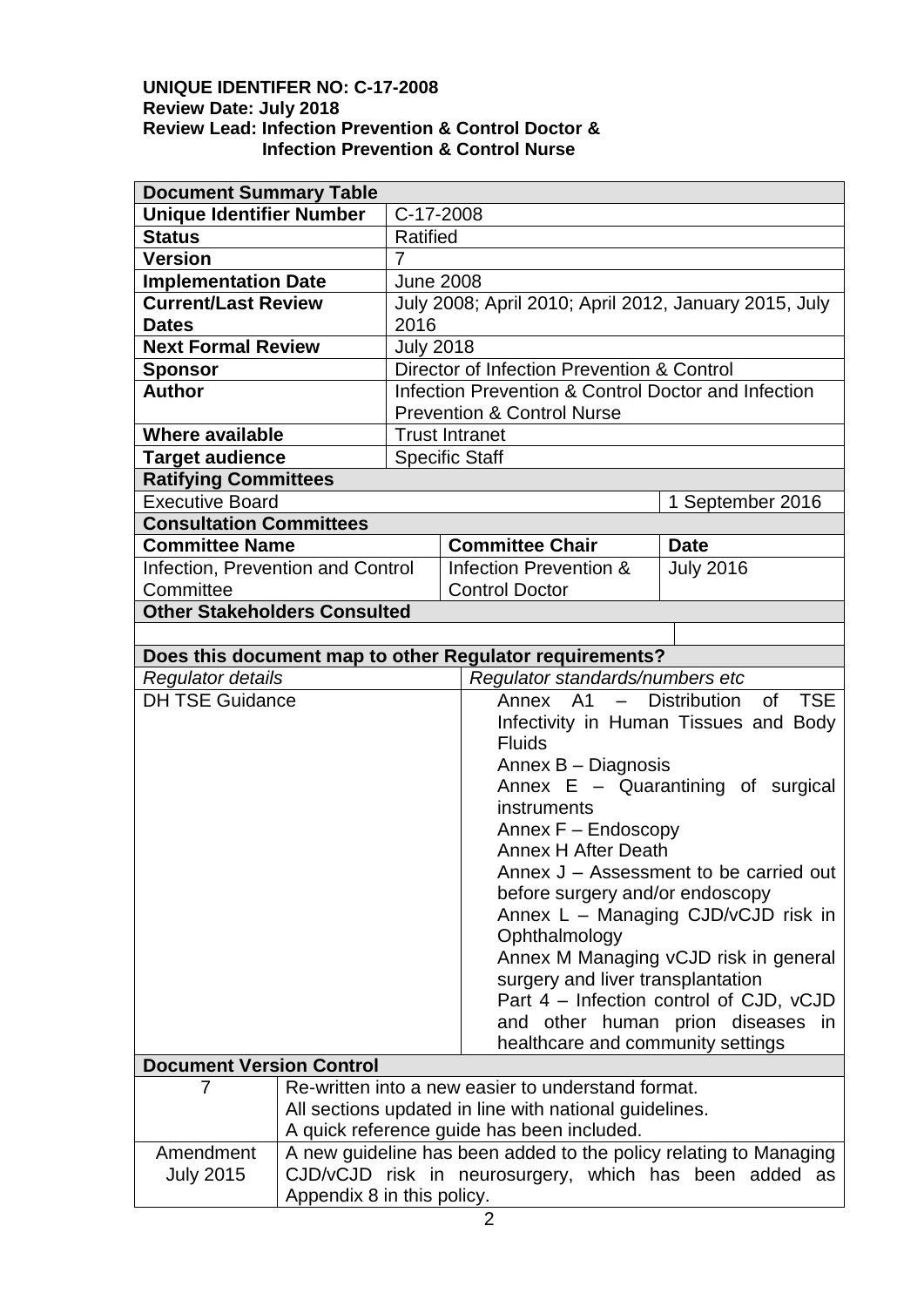| 6         | The document has been redesigned to incorporate changes to<br>Annex F, J and Part 4 (all updated in Jan 2014) and to include a<br>new section 'Frequently asked questions' which is around blood<br>transfusion history.<br>A new recently described human prion disease – Variably<br>Protease-Sensitive Prinopathy (VPSPr) is also included.<br>The annex's previously included in appendices have now been<br>hyperlinked to the DH guidance and removed from the policy (they<br>are available in the IPCT dept.) |
|-----------|-----------------------------------------------------------------------------------------------------------------------------------------------------------------------------------------------------------------------------------------------------------------------------------------------------------------------------------------------------------------------------------------------------------------------------------------------------------------------------------------------------------------------|
| Version 5 | The document has been redesigned to incorporate changes to<br>Annex J, F and Part 4 ( all updated in Jan 2013) and to include a<br>new Annex, Annex M which provides specific guidelines for<br>managing vCJD risk in general surgery and liver transplantation<br>(Jan 2013). The Trust Equality Statement has been updated.                                                                                                                                                                                         |
| Version 4 | The document has been redesigned to incorporate changes to<br>Annex A1 (Jan 2012) and changes agreed by the TSE ADCP in<br>2011. It has also been updated to include updated local<br>arrangements for the quarantine and decontamination of<br>instruments following surgical and endoscopic procedures (see<br>Appendix 12)                                                                                                                                                                                         |
| Version 3 | The document has been redesigned to ensure that all new and<br>revised procedural documents are set out to a Trust wide format<br>and the content of which includes a minimum set of criteria which<br>include:<br>the training requirements for implementation<br>٠<br>monitoring arrangements for the document<br>Equality Impact of the document<br>In addition, the monitoring arrangements for this document have<br>been included.                                                                              |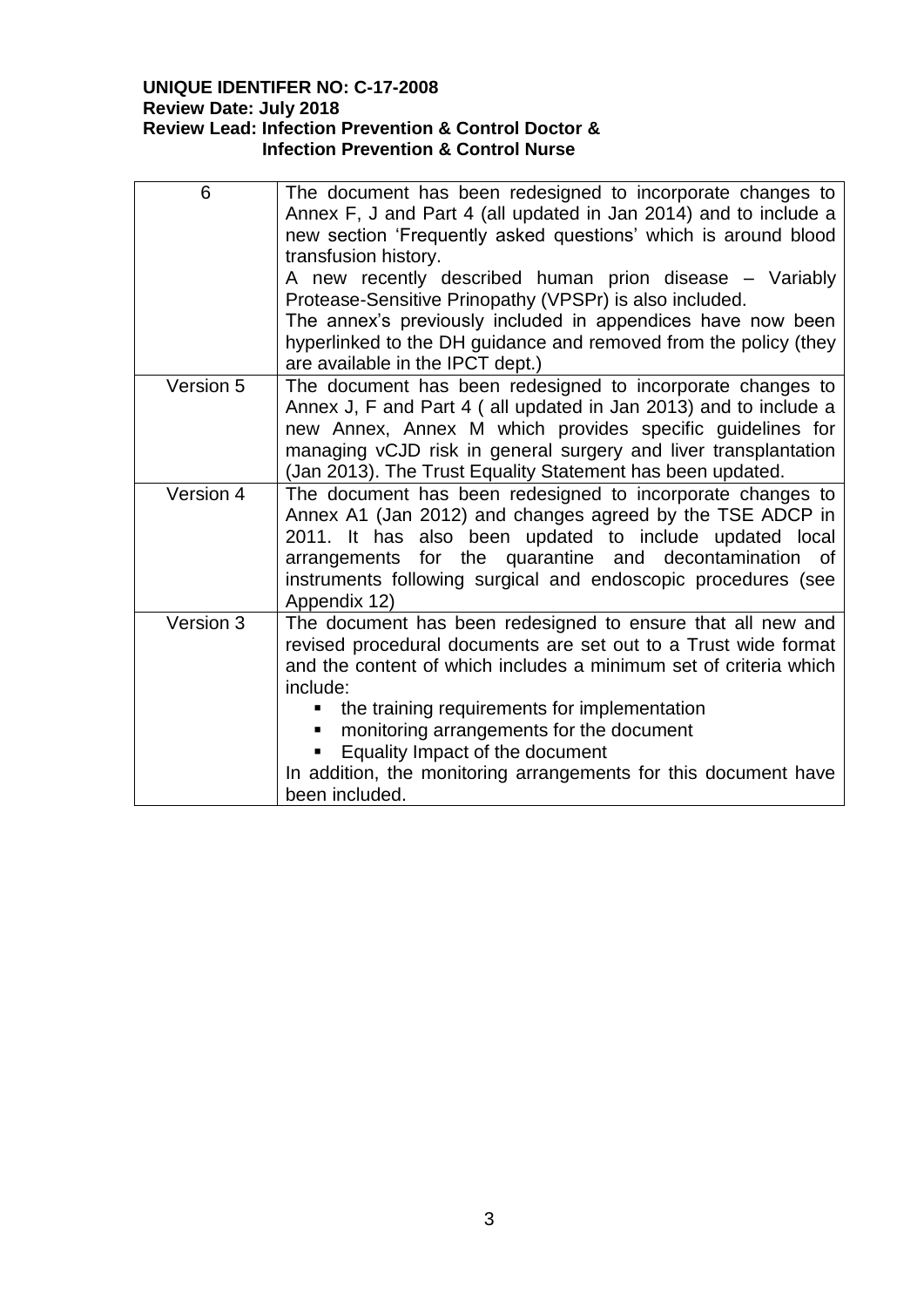| <b>Contents</b> |                                                                           |                 |
|-----------------|---------------------------------------------------------------------------|-----------------|
| <b>Section</b>  | Document Summary Table                                                    | Page<br>2       |
|                 | Contents                                                                  | 4               |
|                 | <b>Quick Reference Guide</b>                                              | 5               |
| 1.              | Introduction/Background                                                   | 6               |
| 2.              | Purpose                                                                   | $\overline{7}$  |
| 3.              | <b>Definitions</b>                                                        | $\overline{7}$  |
| 4.              | <b>Duties</b>                                                             | $\overline{7}$  |
| 5.              | Method of Transmission                                                    | 8               |
| 6.              | Diagnosis and Treatment                                                   | 9               |
| 7.              | Policy Details / Course of Action<br>7.1 Patient Risk Assessment          | 10<br>10        |
|                 | 7.2 Identification and management of patients at risk of TSE              | 10              |
|                 | 7.3 Management of patients known, suspected or at risk of                 | 11              |
|                 | CJD/vCJD                                                                  |                 |
|                 | 7.4 Surgical procedures and instrument management                         | 11              |
|                 | Ophthalmology<br>$\bullet$                                                | 12 <sub>2</sub> |
|                 | Urology<br>$\bullet$                                                      | 13              |
|                 | 7.5 Complex instrument                                                    | 13              |
|                 | 7.6 Quarantining of surgical instruments                                  | 13              |
|                 | 7.7 Identification of possible CJD diagnosis after admission / treatment  | 14              |
|                 | 7.8 Look back exercise                                                    | 14              |
|                 | 7.9 Tracing of instruments                                                | 14              |
| 8.              | General Management of CJD Patient                                         | 14              |
|                 | 8.1 Handling of blood and body fluids                                     | 14<br>15        |
|                 | 8.2 Sample taking and other invasive medical procedures                   | 15              |
|                 | 8.3 Inoculation injuries<br>8.4 Surface and decontamination spillages     | 15              |
|                 | 8.5 Clinical waste                                                        | 16              |
|                 | 8.6 Bed linen                                                             | 16              |
|                 | 8.7 Maternity care                                                        | 17              |
|                 | 8.8 Dental care                                                           | 17              |
|                 | 8.9 Caring for the patient in the community                               | 17              |
| 9.              | <b>Organ Transplants</b>                                                  | 17              |
| 10.             | Management of the Deceased Patient                                        | 17              |
| 11.             | Training and Implementation                                               | 17              |
| 12.             | <b>Trust Equalities Statement</b>                                         | 18              |
| 13.             | Monitoring Compliance with this Procedural Document                       | 18<br>18        |
| 14.<br>15.      | <b>Associated Documents</b>                                               | 18              |
|                 | References                                                                |                 |
| <b>Appendix</b> |                                                                           |                 |
| 1.              | Distribution of Tissue Infectivity                                        | 19              |
| 2.              | <b>CJD Risk Assessment Questionnaire</b>                                  | 20              |
| 3.              | Quarantine and Decontamination Guidelines for Medium and High Risk TSE    | 22              |
|                 | Instrumentation                                                           |                 |
| 4.              | Possible Risk of CJD/cVJD Quarantine of Instruments                       | 23              |
| 5.              | Questions to ask for all Ophthalmic surgery                               | 24              |
| 6.              | Standard Operating procedure for Ophthalmic pre-assessment in relation to | 25              |

CJD or vCJD whether this is via OPD or Pre-assessment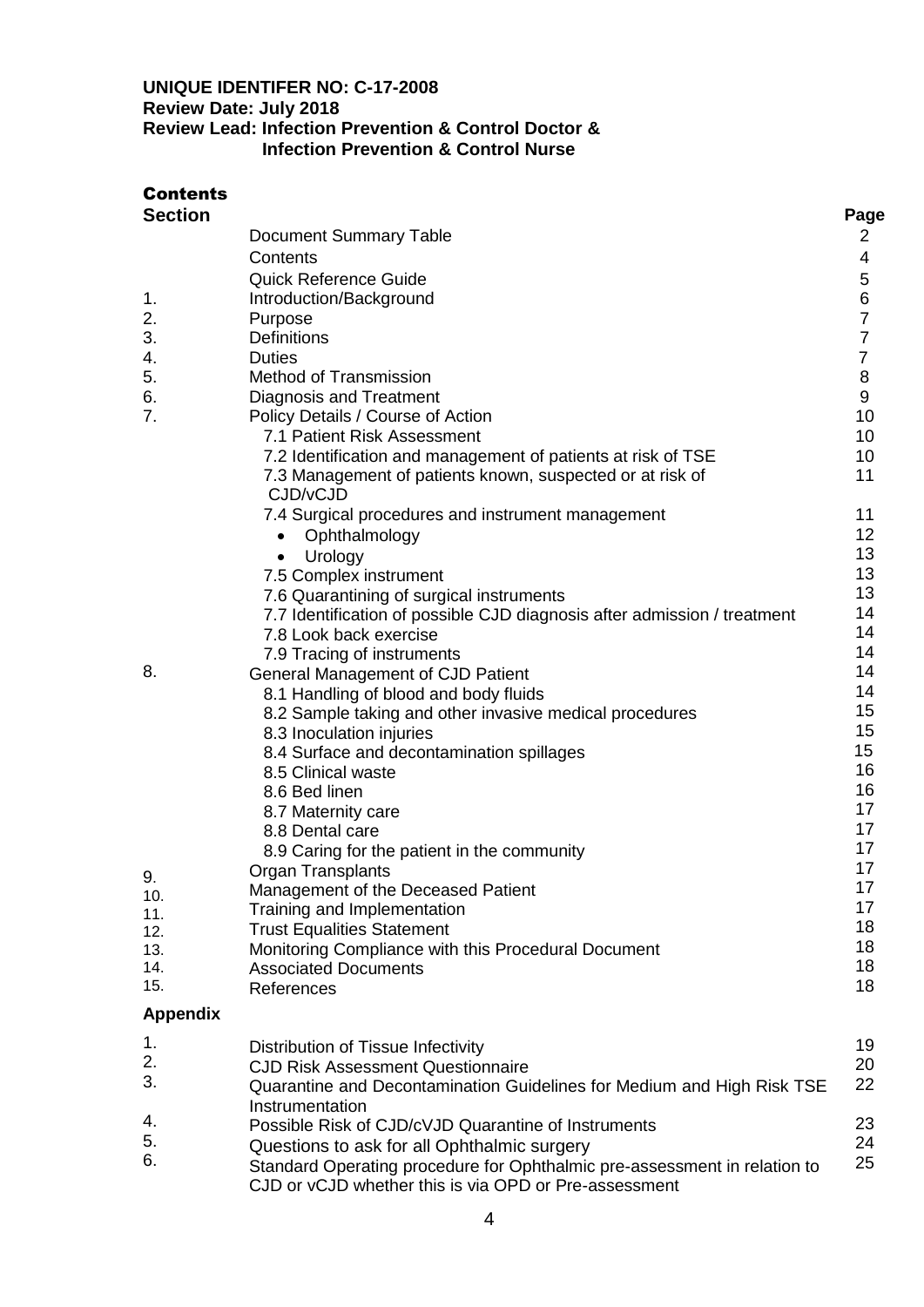#### **Quick reference guide**

The guide below is a summary of actions required. This does not negate the need for the document's author and others involved in the process to be aware of and follow the detail of the policy.

- 1. This policy provides guidance on safe working practices with the aim of preventing the transmission of sporadic CJD, genetic CJD, Fatal Familial Insomnia (FFI), Gerstmann-Straussler-Schneinker Disease (GSS), variant CJD (vCJD) and Variably Protease-Sensitive Prionopathy (VPSPr).
- 2. Immediately inform the Infection Prevention Control team of any patient admitted who fulfills the possible, definite/probable and ''at increased risk'' category of CJD/vCJD/TSE disease.
- 3. All patients about to undergo surgery, endoscopy or any other invasive clinical procedure must be assessed as to their risk of CJD or vCJD. See Appendix 2.
- 4. Specific precautions must be adopted for patients fulfilling the possible, definite/probable, and ''at increased risk'' category of CJD/vCJD/TSE disease who are about to undergo surgery, endoscopy or any other invasive clinical procedure (see section 7.4 of this policy).
- 5. There is no evidence that normal social or routine contact of a CJD/vCJD patient presents a risk to others. Isolation of a CJD/vCJD patient is not necessary and they can be nursed in an open ward using standard infection prevention control precautions.
- 6. Blood and body fluids from patients with, or ''at increased risk'' of CJD/vCJD should be treated the same as potentially infectious blood-borne viruses and handled with standard infection prevention control precautions.
- 7. Specific laboratory control measures must be adopted when working with tissues potentially containing TSE agents. Pathology staff must refer to this guidance when undertaking work with samples possible containing TSE agents (see section 8.2).
- 8. Specific guidance must be followed with the management of the deceased patient (see section 10)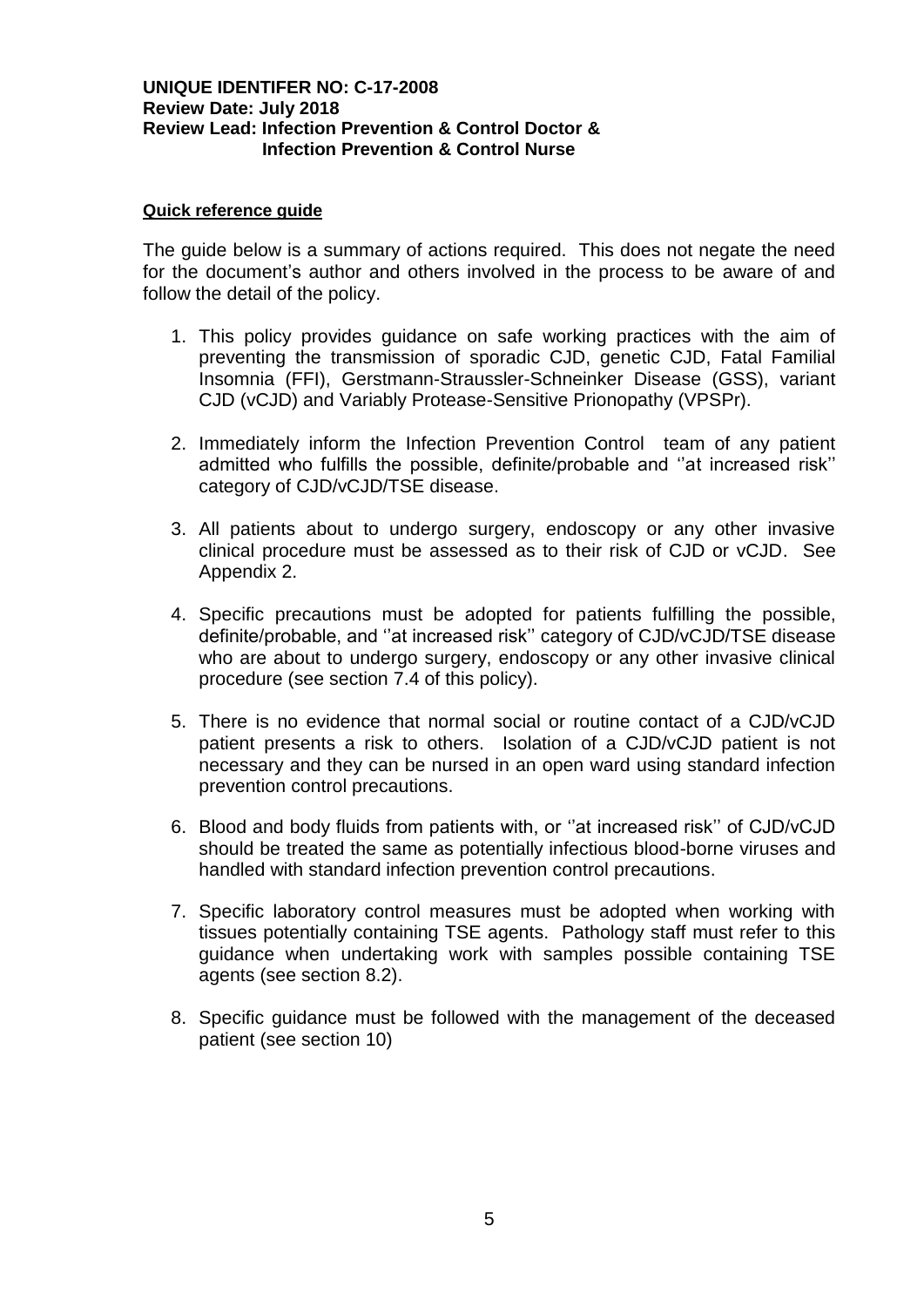## 1. Introduction/Background

Transmissible spongiform encephalopathies (TSEs), sometimes known as prion diseases, are rare, fatal degenerative brain diseases, which occur in humans and certain other animal species. The commonest human TSE is Creutzfeldt‐Jacob Disease (CJD). The human TSEs can be divided into three groups:-

- Idiopathic diseases: Sporadic CJD and Sporadic familial insomnia
- Familial diseases: Familial CJD, Gerstmann Straussler Scheinker syndrome (GSS) and Fatal familial insomnia (FFI)
- Acquired diseases: From either human agents (Kuru and latrogenic CJD) or bovine agent Variant CJD (vCJD)

Classic (sporadic) CJD occurs worldwide with a frequency of approximately one per million population per annum. vCJD is thought to have resulted from oral exposure to the bovine spongiform encephalopathy (BSE) agent and is currently rare with approximately 177 cases in the UK up to February 2016 (PHE; Vol 10;number 6). The abnormal prion proteins are present in certain tissues before patients show any symptoms and some carriers may remain asymptomatic. Consequently there is a risk of contamination of instruments used during invasive procedures such as surgery and endoscopy.

Prions are highly resistant to standard methods of disinfection and sterilisation, and therefore a special approach must be adopted in the care of patients, disposal of clinical waste and handling of surgical instruments and other medical devices.

As non‐CJD diseases are extremely rare this guidance will refer to CJD specifically. However the principles and guidance will be the same for other prion diseases.

For almost all routine clinical contact no special precautions are required for the care of patients with or identified as being at risk of developing CJD/vCJD.

However, because all TSEs including CJD and vCJD are resistant to conventional decontamination methods including sterilization, transmission may occur if a surgical instrument or flexible endoscopy, which has been in contact with infected tissues is subsequently reused on another patient. The level of infectivity of various tissues is outlined in Appendix 1.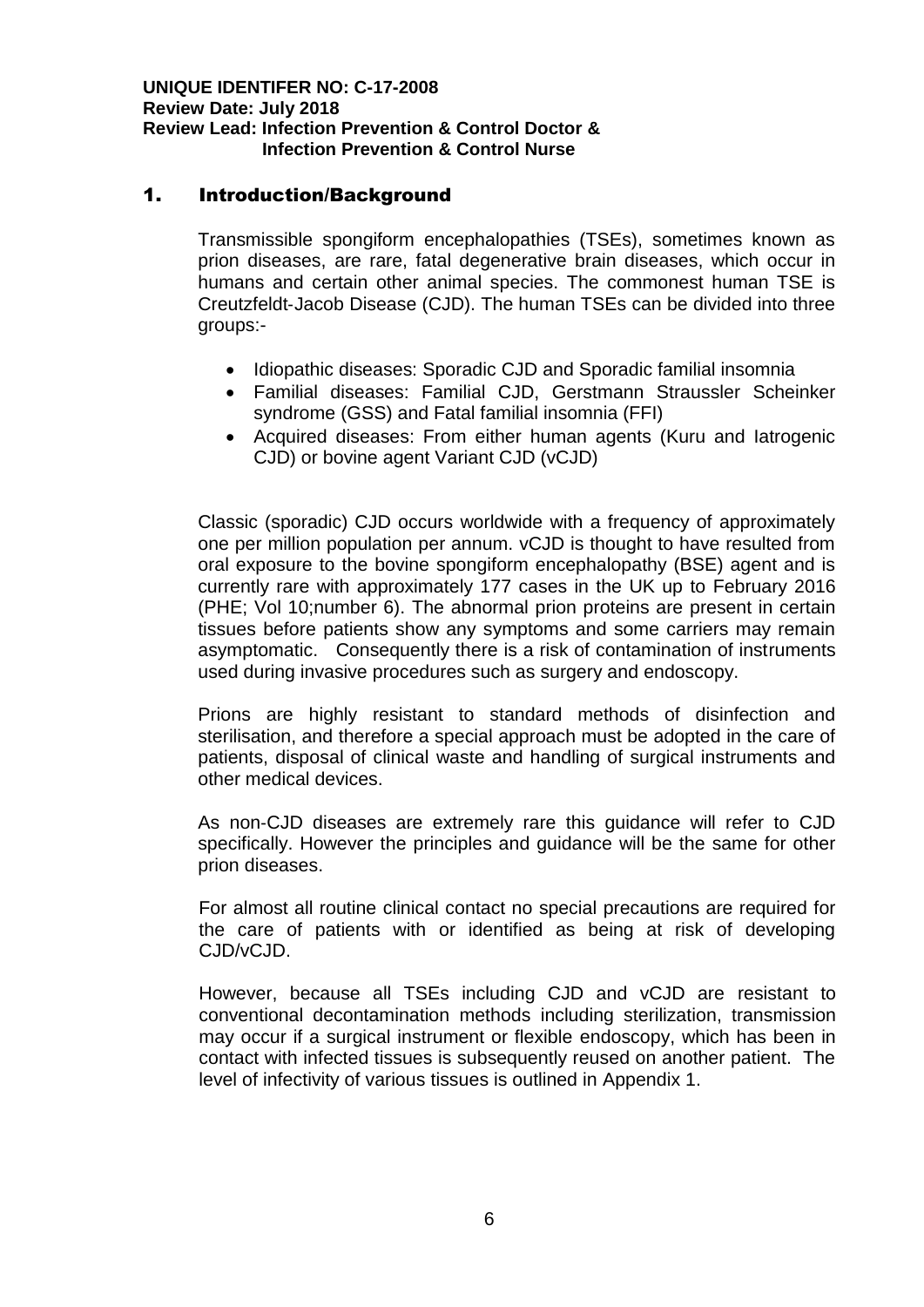## 2. Purpose

To ensure that appropriate procedures are in place to minimize the risk of transmission of CJD/vCJD and other human TSEs in healthcare settings, in line with national guidance.

This policy is based on national guidance from the Advisory Committee on Dangerous Pathogens and the Spongiform Encephalopathy Advisory Committee.

# 3. Definitions

TSE's – Transmissible Spongiform Encephalopathies. This is the collective name for a group of degenerative diseases affecting the central nervous system.

CJD – Creutzfeldt-Jakob disease. The human form of transmissible spongiform encephalopathies, which causes a variety of neurological symptoms. The outcome is invariably fatal.

vCJD – variant Creutzfeldt-Jakob disease. First identified in 1986, thought to be linked to ingesting meat from cattle infected with Bovine Spongiform Encephalopathy (BSE)

Prions – Infectious proteins which do not share the normal properties of viruses or bacteria and are resistant to conventional chemical and physical decontamination methods.

Iatrogenic CJD – a form of CJD which occurs when CJD is accidently transmitted during medical or surgical procedures.

Further information can be found throughout this policy

## 4. Duties

**All clinical staff:** should be aware of CJD/vCJD risk existence and be responsible for ensuring their own practice complies with this policy.

**Pre-assessment staff:** assessment should be carried out before surgery and/or endoscopy to identify a patient with or at increased risk of CJD/vCJD and inform the clinical team and Infection Prevention Control Team (IPCT) where a risk is identified.

**Managers/Clinical Leads/Matrons/Senior Nurses/Nurses in Charge:** will ensure **all** patients are assessed for risk of CJD/vCJD at the earliest opportunity as part of routine surgical/endoscopic assessment procedure.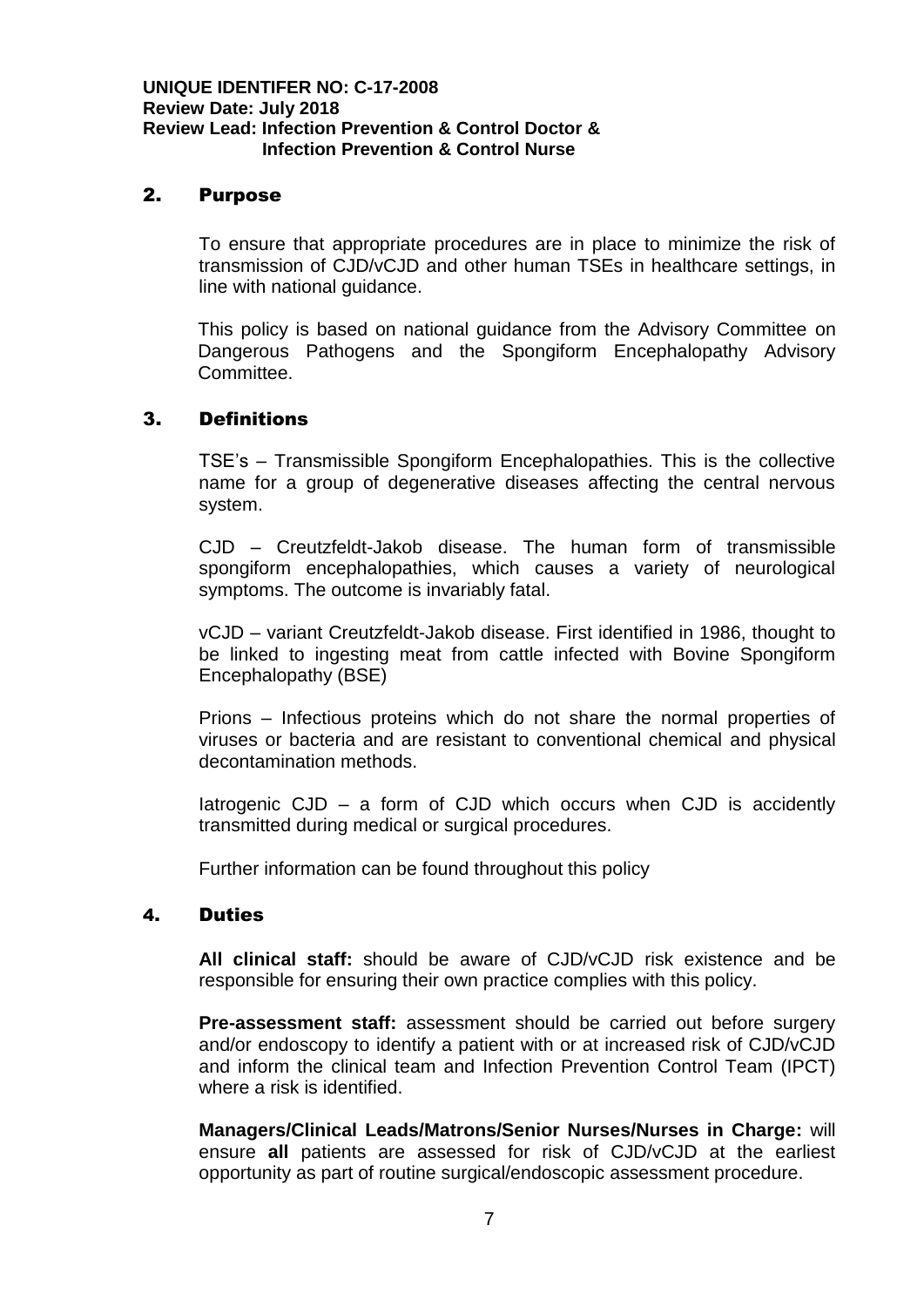**The clinician in charge of the patient:** is responsible for accessing the policy and the subsequent overall care and management of a patient with CJD/vCJD or deemed at risk of CJD/vCJD.

**Theatre Staff:** will ensure they comply with the precautions needed for prevention of iatrogenic CJD/vCJD. Will document in patient records if single use instruments have been used or if reusable instruments have been incinerated/quarantined/or reused only on the same patient if a patient is either known, suspected or at increased risk of having CJD/vCJD, is operated on.

**The Infection Prevention and Control Team:** will advise and support clinical teams in taking appropriate infection control measures.

**All staff:** on wards or departments caring for a patient with CJD/vCJD or deemed at risk of CJD/vCJD have a duty to ensure that they are familiar with the policy.

**The Decontamination Manager:** is responsible for ensuring that processes around the decontamination and quarantining of instrumentation are effective and safe.

**The Trust Decontamination Committee:** is responsible for the development of high quality decontamination processes, policy and procedures to ensure that a safe, properly managed and effective decontamination & sterilisation process is adopted for all re-usable medical devices and equipment after and between each patient use. This is an essential element of routine infection control practice. The purpose of which is to provide a governance arrangement for the organisation to ensure effective and safe delivery of decontamination management and mitigation of risk through both internal and external review processes.

**The Chief Executive** is responsible for ensuring that there are effective infection prevention and control arrangements in the Trust.

## 5. Method of Transmission

There are four types of CJD, not all types have the same characteristics and are necessarily transmitted in the same way. In addition, their infectivity varies at different phases of the disease. The risk of transmission is dependent on the type of procedure undertaken and the type of tissue involved.

• Classic or sporadic CJD – this is not thought to be found outside the brain. It is the most common type and its cause is unknown. Subsequent transmission of the prion is thought to be via instruments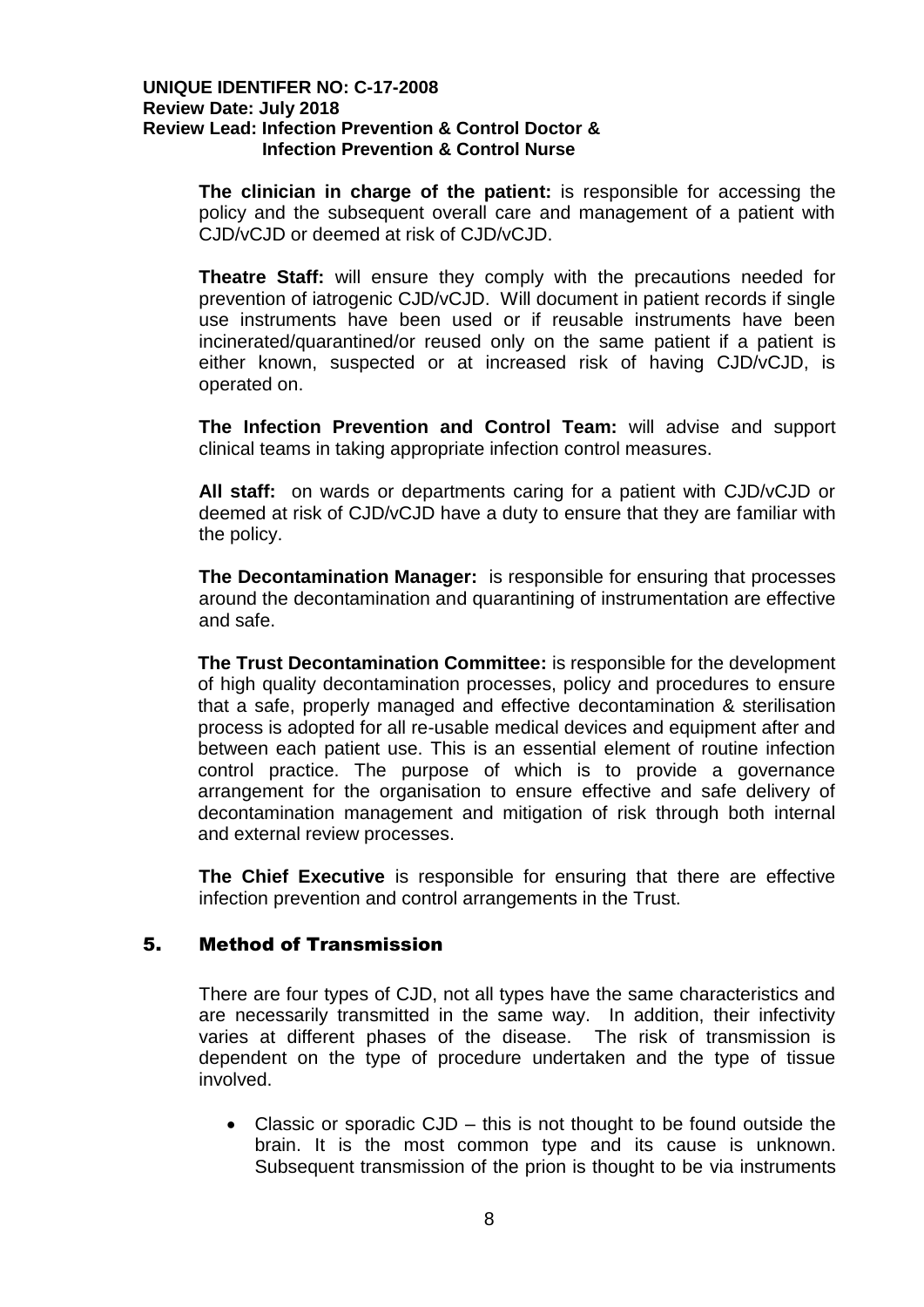which have been contaminated by brain tissue or by the transplant of tissue itself e.g. dura mater.

- Familial CJD this type is very rare and is caused by an inherited abnormality in the gene that produces normal protein.
- latrogenic CJD can be caused by medical procedures and instruments. It has been shown to be transmitted between patients by procedures such as injections with human pituitary hormones, dura mater grafts, neurosurgical instruments and blood/bloods products.
- Variant CJD (vCJD) It is associated with the same transmissible agent that causes Bovine Spongiform Encephalopathy (BSE) in cattle. Primary infection is thought to be caused by consuming BSE contaminated food products. This prion is found throughout the body in lymphatic system and various organs e.g. tonsils, eyes.

# 6. Diagnosis and Treatment

For symptomatic cases there are internationally accepted diagnostic criteria for definite, probable and possible CJD/vCJD. These are available at: [www.advisorybodies.doh.gov.uk/acdp/tseguidance/tseguidance\\_annexb.pdf](http://www.advisorybodies.doh.gov.uk/acdp/tseguidance/tseguidance_annexb.pdf)

Patients suspected of having CJD/vCJD must be referred to a neurologist or consultant with appropriate expertise for investigation.

The clinical presentation of prion disease includes dementia, personality disorders and neuromuscular symptoms e.g. unsteadiness, involuntary muscular jerking. Diagnosis is difficult and can only be confirmed by histological examination of the brain following brain biopsy or after death. There is currently no non-invasive test which can diagnose CJD during the incubation period and no effective treatment.

## **6.1 Notification**

All cases of clinically suspected CJD of any type should be reported by the clinician caring for the patient to the local Consultant, Health Protection Unit **(Tel: 0113 386 0300)** and the National CJD Surveillance Unit:-

Director, National CJD Surveillance Unit, Western General Hospital Crewe Road Edinburgh, EH4 2XUT Tel: 0131 332 2117 Fax: 0131 343 1404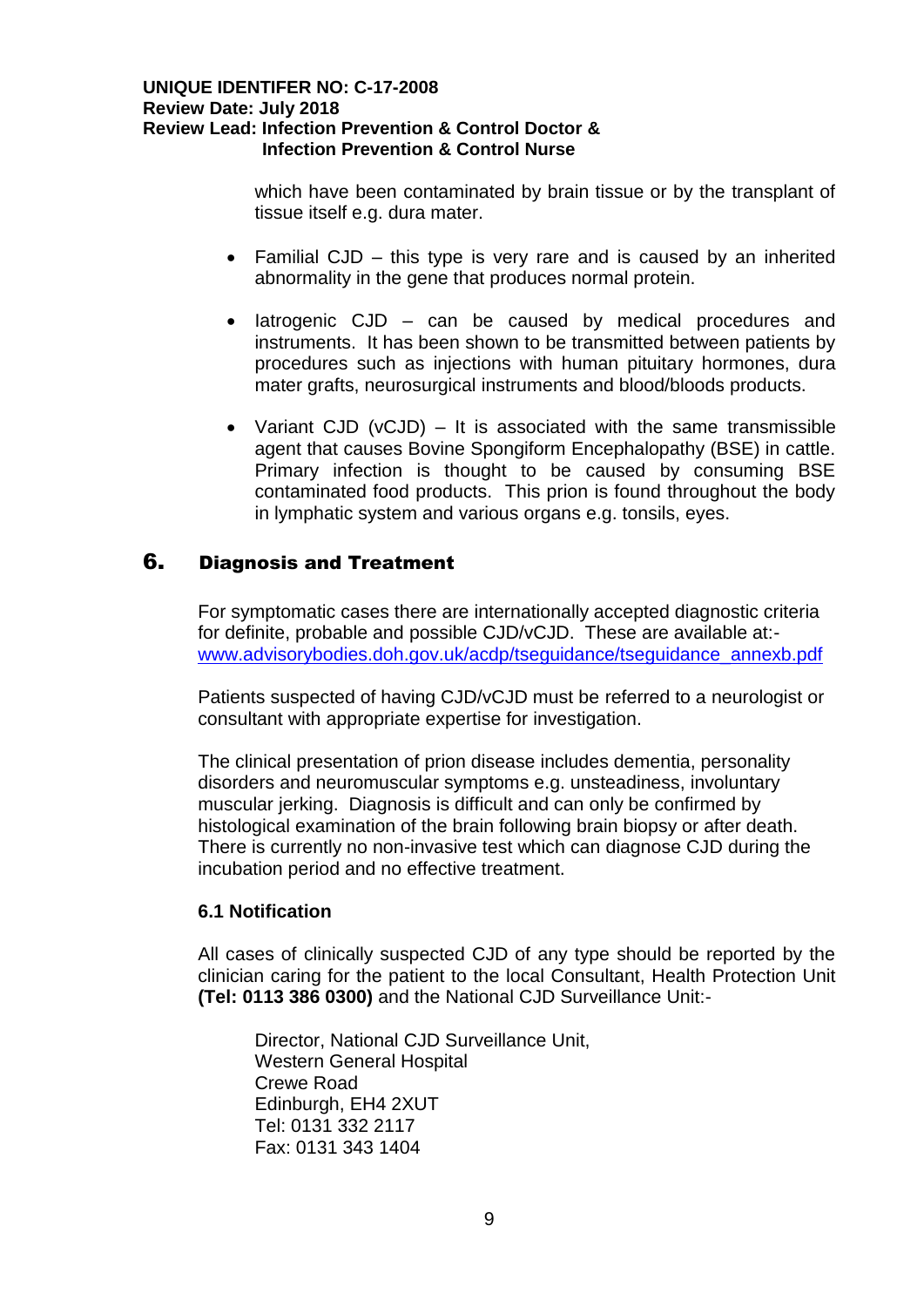# 7. POLICY DETAILS/COURSE of ACTION

## **7.1 Patient risk assessment**

Identifying patients with or at risk is important to minimize Iatrogenic transmission of these diseases. Risk is determined prior to surgery/endoscopy by either a single question (all patients) or a series of questions (for procedures involving high risk tissues). See Appendix 1.

## **7.2 Identification and management of patients at risk of TSE**

All patients undergoing elective and emergency surgery or endoscopy must be asked whether they have been notified that they are at increased risk of vCJD or CJD see Appendix 2. The response must be documented in the patients' records.



**Identification and management of patients at risk of TSE**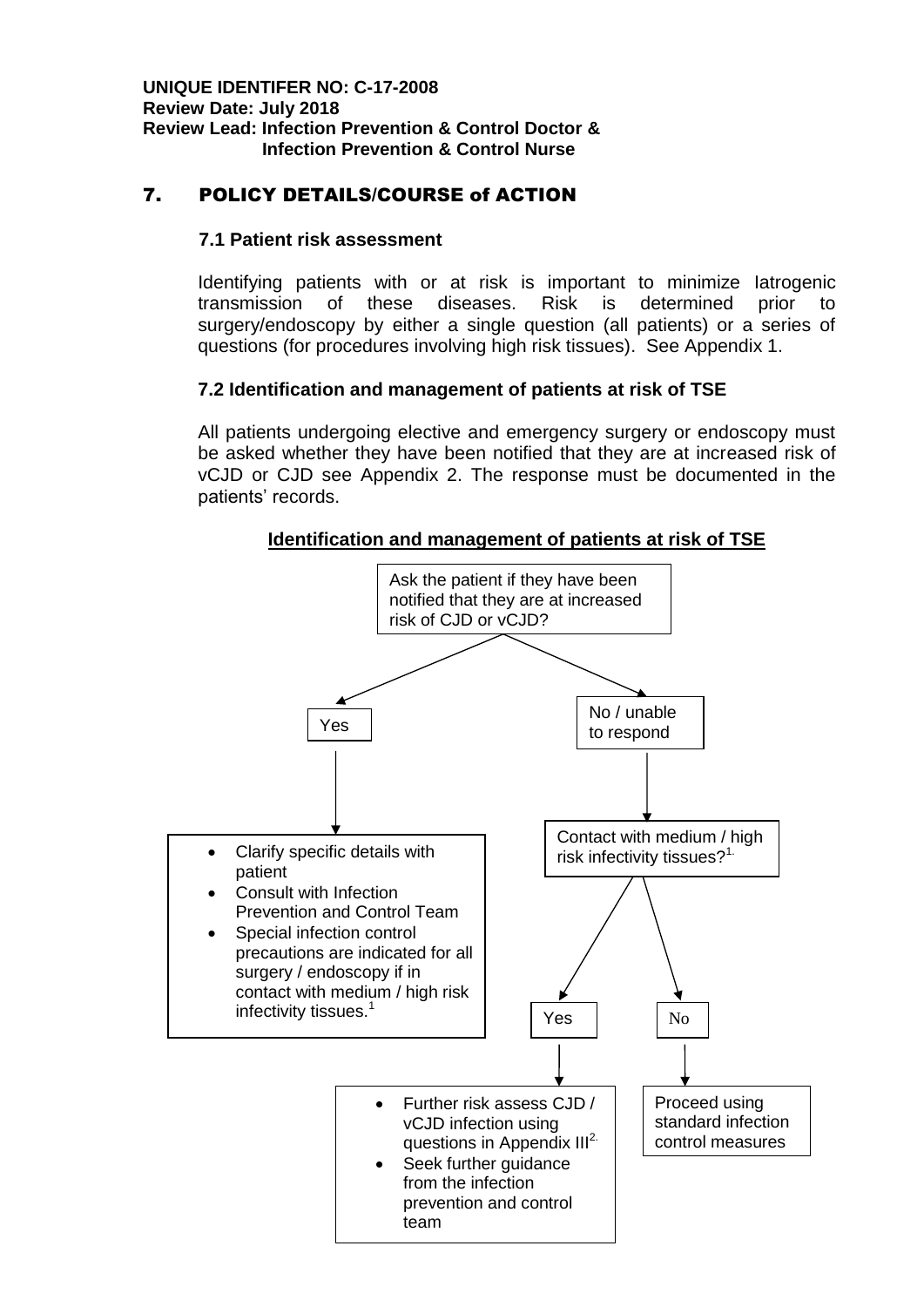## **7.3 Management of patients known, suspected or at risk of CJD/vCJD:-**

If there is no evidence that TSEs have been spread from person to person by close contact or through occupational exposure, then:

- Inform the IPCT if the patient is going to be or has been admitted.
- There is no need to isolate the patient provided standard precautions are followed.

## **Surgical and Endoscopic procedures**

The CJD incident panel has identified a number of individuals or groups who are at increased risk of CJD/vCJD. Arrangements should be in place to ensure that patients who have been notified that they are at increased irks of CJD/vCJD are identified before surgery or endoscopy to allow appropriate infection control procedures to be followed.

Healthcare staff conducting pre-surgery assessments should receive instruction and/or training necessary to understand the reasons for answering the question below and reassure patients and provide further information if needed. Information for patients and healthcare professional is available from Public health England: [https://www.gov.uk/government/publications/cjd-information-leaflets-for-patients](https://www.gov.uk/government/publications/cjd-information-leaflets-for-patients-and-healthcare-professionals)[and-healthcare-professionals](https://www.gov.uk/government/publications/cjd-information-leaflets-for-patients-and-healthcare-professionals)

## Also see:

**[https://www.gov.uk/government/uploads/system/uploads/attachment\\_data/file](https://www.gov.uk/government/uploads/system/uploads/attachment_data/file/270735/Annex_J_Assessment_to_be_carried_out_before_surgery_and_or_endoscopy_to_identify_patients_with__or_at_risk_of__CJD_or_vCJD.pdf) [/270735/Annex\\_J\\_Assessment\\_to\\_be\\_carried\\_out\\_before\\_surgery\\_and\\_or\\_en](https://www.gov.uk/government/uploads/system/uploads/attachment_data/file/270735/Annex_J_Assessment_to_be_carried_out_before_surgery_and_or_endoscopy_to_identify_patients_with__or_at_risk_of__CJD_or_vCJD.pdf) doscopy** to identify patients with or at risk of CJD or vCJD.pdf

## **7.4 Surgical procedures and instrument management:-**

For all patients with, or 'at increased risk' of, CJD/vCJD, the following precautions should be taken for surgical procedures:

- IPCT must be informed before any surgical procedure is carried out.
- Whenever possible the procedures should be carried out in an acute hospital theatre at the end of the list to ensure thorough cleaning of all surfaces before the next session.
- Only the minimum number of healthcare personnel should be in the theatre.
- Single use protective clothing should be used: a liquid repellent gown; gloves; masks and goggles or a full face visor.
- Single use disposable surgical instruments and equipment must be used where possible and incinerated after use.
- Where practical, expensive reusable equipment e.g. drills should be protected from contamination by using shields, guards or similar protective covering which should then be destroyed by incineration at the end of the operation. However in practice, effective protective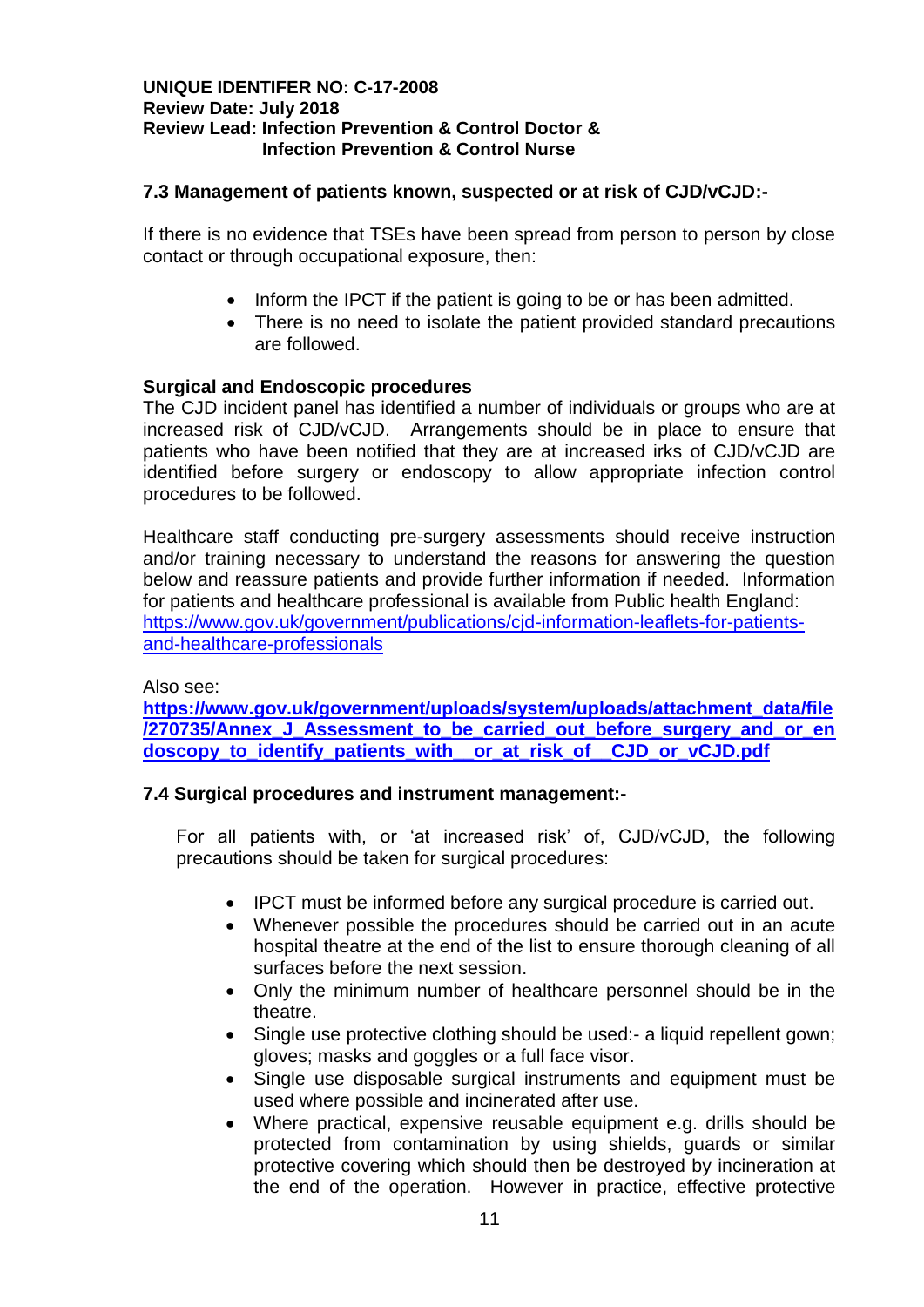covering may not be feasible and guidance should be sought from the manufacturer.

- Drapes contaminated with CSF or other neural tissue from patients in the high and medium risk category should be incinerated.
- Advice should be sought from the Decontamination Manager and IPCT on the management of the surgical instruments – see Appendix 3.

Where single use instruments are not available, the handling of reusable instruments depends on:

- How likely the patient is to be carrying the infectious agent (the patients risk status).
- Whether the patient has, or is 'at increased risk' of CJD/vCJD  **And**
- How likely it is that infection could be transmitted by the procedure being carried out i.e. whether there is contact with tissues of high or medium infectivity.

Appendices 1, 3 and 4 separately set out the actions to be taken for instruments/ endoscopes used on patients with, 'at increased risk' of CJD/vCJD. The differences in instrument management are due to differences tissue infectivity.

# **Ophthalmology**

Please refer to specific pre-assessment questions for all ophthalmic patients and the standard operating procedures in Appendix 5 and 6 respectively.

High risk procedures and tissues have been defined as intra-dural operations on the brain and operations on the retina or optic nerve. Although we do not perform neurosurgery within the Trust, operations on the posterior eye are common and the following **must** be observed for all patients undergoing posterior eye surgery.

- Instruments used on the posterior eve must not move from one instrument set to another.
- Supplementary instruments previously used in posterior eye procedures must be permanently kept with an instrument set, i.e. supplementary instruments are not acceptable for these procedures.
- As a separate pool of new posterior segment surgical instruments should be used for children born since 1997, and who have not previously undergone high risk procedures, it is important to correctly identify patients born since 1<sup>st</sup> January 1997 and ensure they have had no previous high risk surgery which may have exposed them to the risk of CJD/vCJD
- Alternatively single-use instruments can be used providing they are equal in quality to re-usable instruments and do not pose any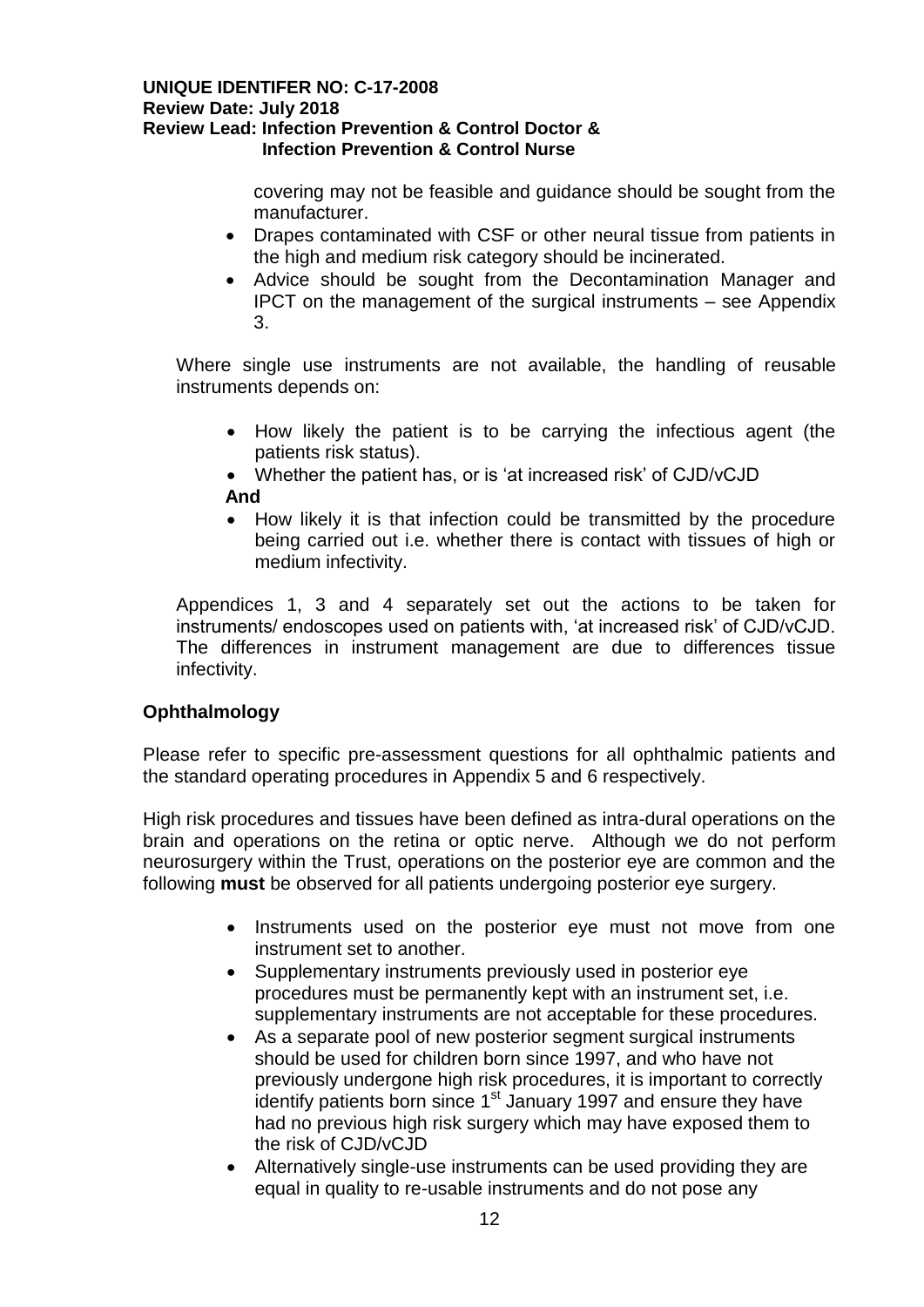increased risk of complications. Single-use instruments which are not similar in quality should not be used.

See also Annex L from the TSE guidance for further information on managing risk in ophthalmology:

[https://www.gov.uk/government/uploads/system/uploads/attachment\\_data/file/2097](https://www.gov.uk/government/uploads/system/uploads/attachment_data/file/209770/Annex_L_-_Managing_CJD_vCJD_risk_in_ophthalmology.pdf) 70/Annex L - Managing CJD vCJD risk in ophthalmology.pdf

## **Urology patients transurethral prostatic biopsy in men at risk of vCJD**

This procedure should be performed using a single use needle with an ultrasound probe that runs alongside it. Under no circumstance should the single use needle be passed through the internal lumen of a reusable ultrasound probe as contamination of the probe would occur and there is no method of rendering this non-infectious.

[https://www.gov.uk/government/uploads/system/uploads/attachment\\_data/file/2707](https://www.gov.uk/government/uploads/system/uploads/attachment_data/file/270732/Part4_Infection_control_of_CJD__vCJD_and_other_human_prion_diseases_in_healthcare_and_community_settings.pdf) [32/Part4\\_Infection\\_control\\_of\\_CJD\\_\\_vCJD\\_and\\_other\\_human\\_prion\\_diseases\\_in\\_](https://www.gov.uk/government/uploads/system/uploads/attachment_data/file/270732/Part4_Infection_control_of_CJD__vCJD_and_other_human_prion_diseases_in_healthcare_and_community_settings.pdf) healthcare and community settings.pdf

## **7.5 Complex instrument**

Some expensive items of equipment such as drills and operating microscopes, may be prevented from being contaminated by using shield, guards or coverings so that the entire item does not need to be destroyed if used on high risk or medium risk (for 'at increased risk'). However, in practice it may be difficult to ensure effective protective covering.

#### **7.6 Quarantining of surgical instruments**

Instruments that come into contact with tissues designated as high or medium infectivity should be kept separate from those that some into contact with tissue designated as low infectivity.

Re-usable instruments that only come into contact with tissues designated as being low infectivity may be decontaminated and returned to routine use.

Re-usable instruments that come into contact with high or medium infectivity should be managed in accordance with the **Quarantine and decontamination guidelines** Appendix 3 and 4.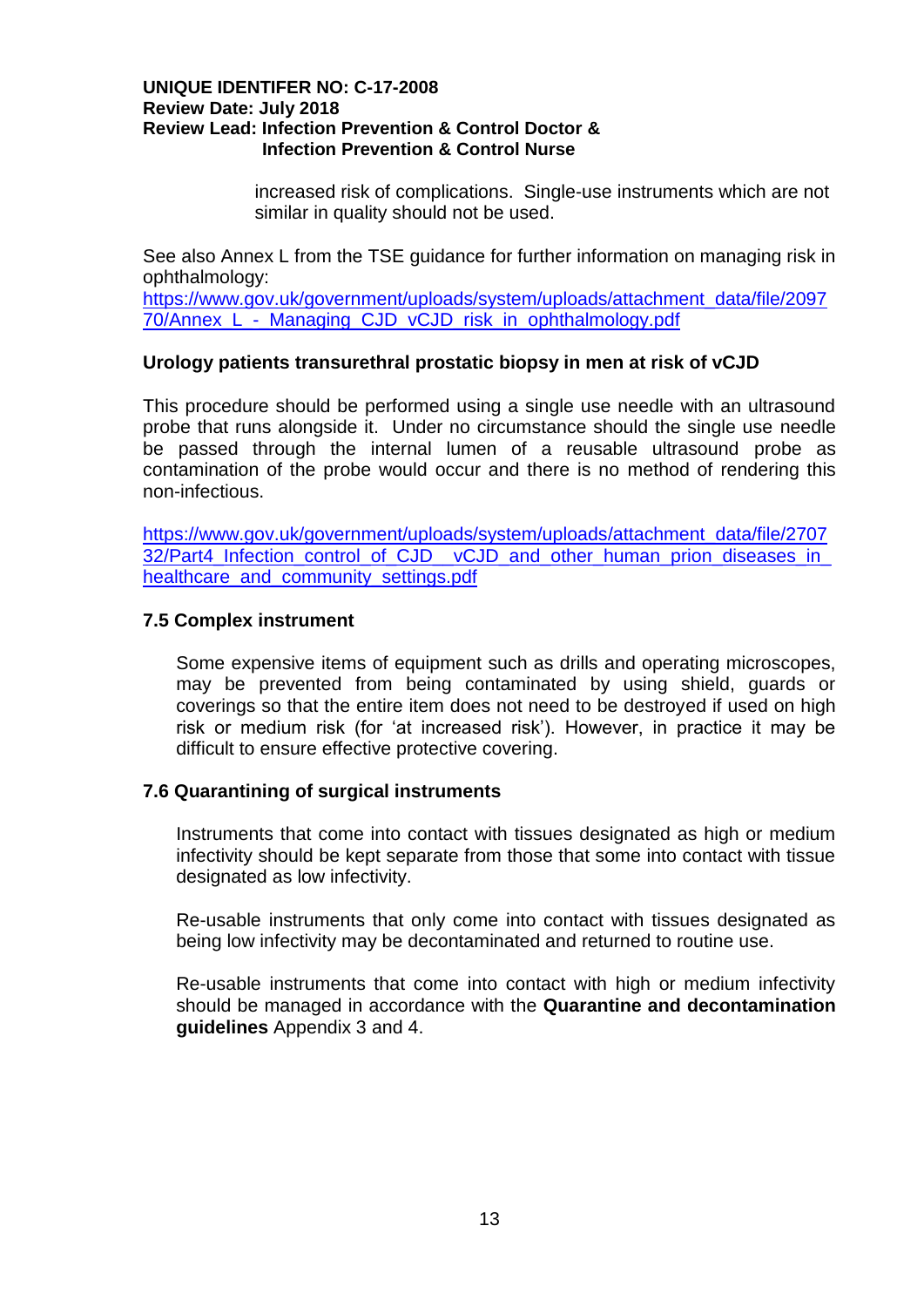## **7.7 Identification of possible CJD diagnosis after admission/treatment**

Where it becomes know, after admission, that a patient may have CJD/vCJD, advice must be sought immediately from the ICD and IPCT and the patient's consultant.

Any reusable surgical instruments/endoscopes used for such a patient must be identified immediately and withdrawn and quarantined from use for other patients pending further guidance Appendix 4.

Having sought advice, there should be an agreement of a reasonable probability of diagnosis of CJD. Management of instruments should follow guidance given for 'at increased risk' patients.

## **7.8 Look-back exercise**

Where there is a possibility that a patient could have been exposed to CJD/vCJD through contaminated surgical instruments that were previously used on a patient with or 'at increased risk' of CJD/vCJD, the IPCT must be informed. A look-back exercise may be required. Advice will be given by the ICD, the local Health Protection Unit; the National Incident Panel will also be contacted for advice.

## **7.9 Tracing of Instruments**

To enable a 'look-back' to be effective, every individual instrument set must be uniquely numbered to enable it to be withdrawn from a cohort of sets of the same name. It is essential the tracing system is efficiently managed and easily interrogated; records should be retained for at least 11 years.

## 8. General Management of CJD Patient

There is no evidence to suggest that normal, social or routine clinical contact with a CJD/vCJD patient presents a risk to healthcare workers, relatives and others in the community. Isolation of patient with CJD/vCJD **is not** necessary, and s/he may be nursed in an open ward using standard infection control precautions.

## **8.1 Handling of Blood and Body fluids**

At present, there is no evidence of infectivity in saliva, body secretions or excreta. Any potential exposure to body fluids should be handled as for any other patient i.e. treated as potentially infectious in line with standard precautions.

Careful attention to standard infection control precautions will minimise any risk from blood and body fluids. Care must be taken to avoid sharps/splash injuries. If injury occurs, the normal procedure should be followed as in the Section M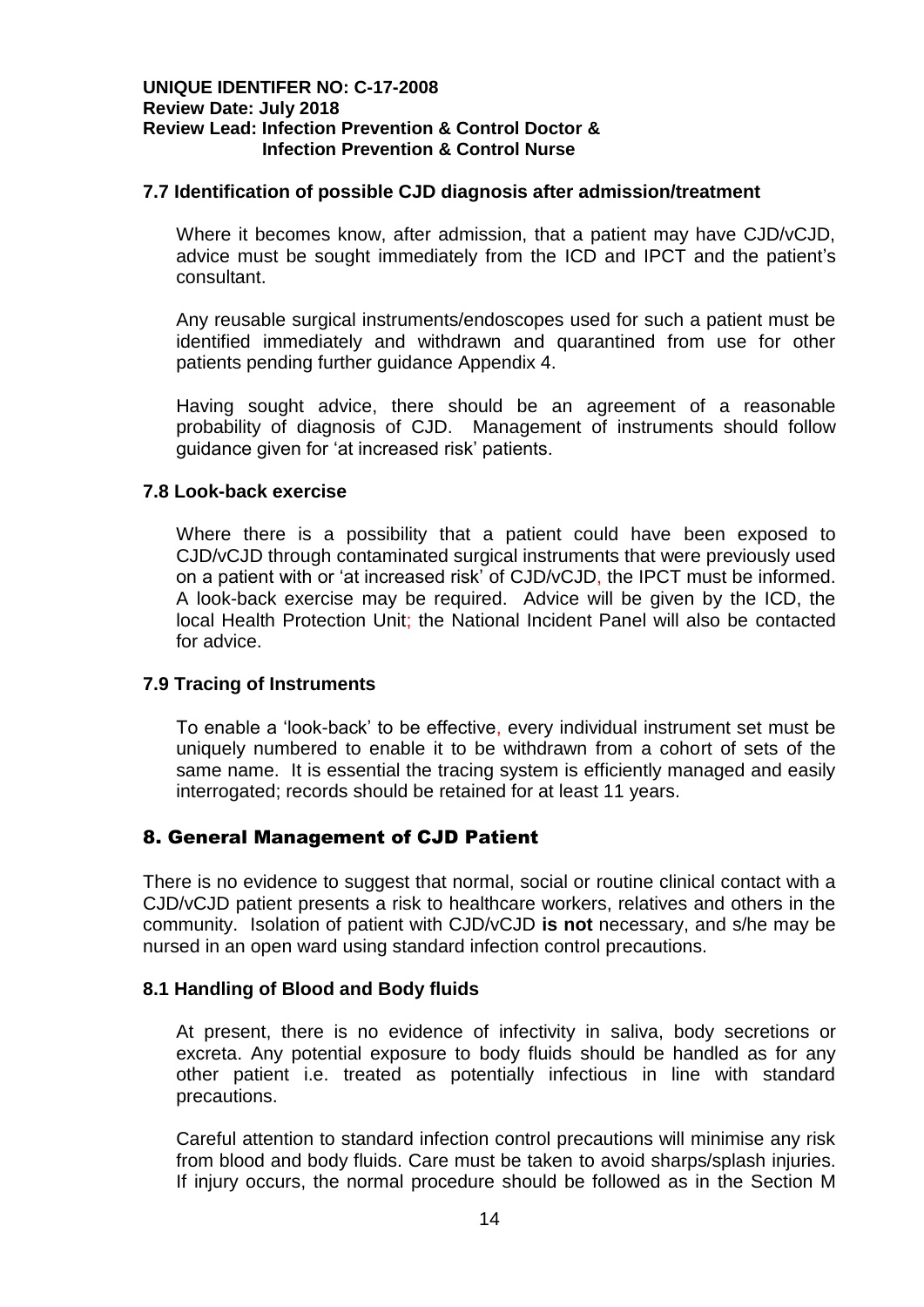[\(http://nww.cht.nhs.uk/fileadmin/uploads/divisions/diag\\_thera/infection\\_control/p](http://nww.cht.nhs.uk/fileadmin/uploads/divisions/diag_thera/infection_control/policies/Section_M_-_Management_of_Clinical_Sharps_Injuries_Version_7.pdf) [olicies/Section\\_M\\_-\\_Management\\_of\\_Clinical\\_Sharps\\_Injuries\\_Version\\_7.pdf](http://nww.cht.nhs.uk/fileadmin/uploads/divisions/diag_thera/infection_control/policies/Section_M_-_Management_of_Clinical_Sharps_Injuries_Version_7.pdf)

## **8.2 Sample taking and other invasive medical procedures**

Blood, biopsy and lumbar puncture samples are classified as 'high risk' and must be performed using single-use equipment and performed only by personnel skilled in undertaking such procedures. Appropriate PPE must be worn and particular care should be taken with lymphoid tissue:-

- Blood specimens should be collected using ANTT and standard precautions as for any patient; PPE - gloves and aprons
- All lumbar punctures should be carried out wearing disposable gloves and aprons: eye protection should be worn if there is a possibility of inoculation from splashing)
- Only single-use disposable instruments must be used.
- Disposable drapes (to catch any blood spill)
- All waste to be disposed as clinical waste [http://nww.cht.nhs.uk/index.php?id=4914#W.](http://nww.cht.nhs.uk/index.php?id=4914#W)
- Linen contaminated with CSF or neural tissue from patients in the high and medium risk category should be disposed of as clinical waste (as above).
- Samples from patients with or 'at increased risk' of CJD/vCJD should be classed as Hazard Group 3, should be labelled with an 'Infection Risk' label and the laboratory informed in advance of the sample being sent. Further details can be found in Section R.

[http://nww.cht.nhs.uk/fileadmin/uploads/divisions/diag\\_thera/infection\\_control](http://nww.cht.nhs.uk/fileadmin/uploads/divisions/diag_thera/infection_control/policies/Section_R_Specimen_Collection_Policy_Version_6.pdf) [/policies/Section\\_R\\_Specimen\\_Collection\\_Policy\\_Version\\_6.pdf](http://nww.cht.nhs.uk/fileadmin/uploads/divisions/diag_thera/infection_control/policies/Section_R_Specimen_Collection_Policy_Version_6.pdf)

## **8.3 Inoculation injuries**

For any incident involving 'sharps', or contamination of abrasions with blood or body fluids please follow section M.

[http://nww.cht.nhs.uk/fileadmin/uploads/divisions/diag\\_thera/infection\\_control/p](http://nww.cht.nhs.uk/fileadmin/uploads/divisions/diag_thera/infection_control/policies/Section_M_-_Management_of_Clinical_Sharps_Injuries_Version_7.pdf) [olicies/Section\\_M\\_-\\_Management\\_of\\_Clinical\\_Sharps\\_Injuries\\_Version\\_7.pdf](http://nww.cht.nhs.uk/fileadmin/uploads/divisions/diag_thera/infection_control/policies/Section_M_-_Management_of_Clinical_Sharps_Injuries_Version_7.pdf)

## **8.4 Surface decontamination and spillages**

Standard infection control precautions should be followed following a spillage of blood or body fluids occur which should be cleared up as quickly as possible. Spillage kits should be used rather than standard chlorine based solution. Wards or areas with suspected, confirmed or 'at increased risk' of CJD/vCJD should have the kits available. *Order details for spillage kits can be found on the Infection Control Consumables list in the IPC section of the Trust intranet.* Any waste, including cleaning materials such as disposable mop heads, should be disposed of as clinical waste (see waste policy)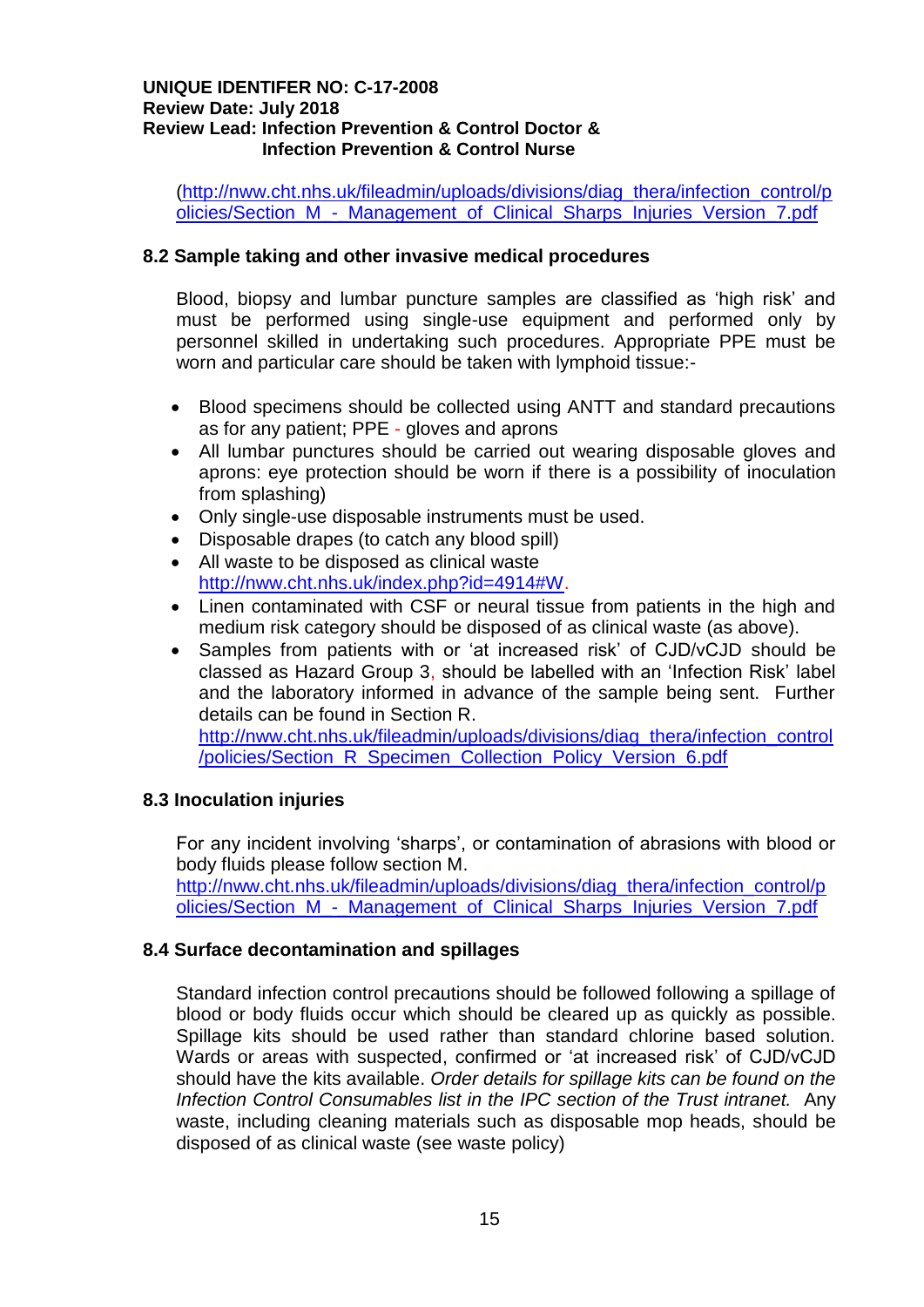## **8.5 Clinical waste**

In the ward setting the majority of clinical waste will be low risk and can be disposed of according to standard Trust policy. High or medium risk tissues and objects contaminated with high or medium risk tissues should be bagged in yellow bags or placed in a rigid container with a yellow leak proof lid and sent for incineration in accordance with the Trust waste policy.

[http://nww.cht.nhs.uk/fileadmin/intranet/policies/documents/491/G-10-2013%20-](http://nww.cht.nhs.uk/fileadmin/intranet/policies/documents/491/G-10-2013%20-%20Waste%20policy%202013%20v4.pdf) [%20Waste%20policy%202013%20v4.pdf](http://nww.cht.nhs.uk/fileadmin/intranet/policies/documents/491/G-10-2013%20-%20Waste%20policy%202013%20v4.pdf)

Disposal of clinical waste from patients with, or ''at increased risk'' of CJD/vCJD

| <b>Diagnosis of CJD</b> | tissue     | High or medium risk   Low risk tissue and body<br>fluids * |
|-------------------------|------------|------------------------------------------------------------|
| <b>Definite</b>         | Incinerate | Normal clinical waste                                      |
|                         |            | disposal **                                                |
| <b>Probable</b>         | Incinerate | Normal clinical waste                                      |
|                         |            | disposal **                                                |
| "At increased risk"     | Incinerate | Normal clinical waste                                      |
|                         |            | disposal **                                                |

\* *Tissues and materials deemed to be low risk include body fluids such as urine, saliva, sputum, blood and faeces. Blood from vCJD is considered to be low risk except when transfused in large volumes*

\*\* '*Normal Clinical waste disposal' now would be disposed of as 'Orange' waste*

*Please refer to Annex A1 for tissue infectivity risk which can be found at:* 

[https://www.gov.uk/government/uploads/system/uploads/attachment\\_data/fil](https://www.gov.uk/government/uploads/system/uploads/attachment_data/file/209759/Annex_A1_-_Distribution_of_TSE_infectivity.pdf) [e/209759/Annex\\_A1\\_-\\_Distribution\\_of\\_TSE\\_infectivity.pdf](https://www.gov.uk/government/uploads/system/uploads/attachment_data/file/209759/Annex_A1_-_Distribution_of_TSE_infectivity.pdf)

## **8.6 Bed linen**

Used or foul linen (contaminated with blood or body fluids) – should be placed in a water soluble alginate bag (Red), then placed in a clear laundry bag. The linen can be washed in accordance with the Laundry policy. [http://nww.cht.nhs.uk/fileadmin/intranet/policies/documents/779/C-89-2014%20-](http://nww.cht.nhs.uk/fileadmin/intranet/policies/documents/779/C-89-2014%20-%20Linen%20Policy%20January%202015%20%20-%20updated%20February%202016.pdf) [%20Linen%20Policy%20January%202015%20%20-](http://nww.cht.nhs.uk/fileadmin/intranet/policies/documents/779/C-89-2014%20-%20Linen%20Policy%20January%202015%20%20-%20updated%20February%202016.pdf) [%20updated%20February%202016.pdf](http://nww.cht.nhs.uk/fileadmin/intranet/policies/documents/779/C-89-2014%20-%20Linen%20Policy%20January%202015%20%20-%20updated%20February%202016.pdf)

Linen contaminated with CSF or neural tissue from patients with suspected or confirmed CJD/vCJD or those 'at increased risk', must be disposed of a clinical waste.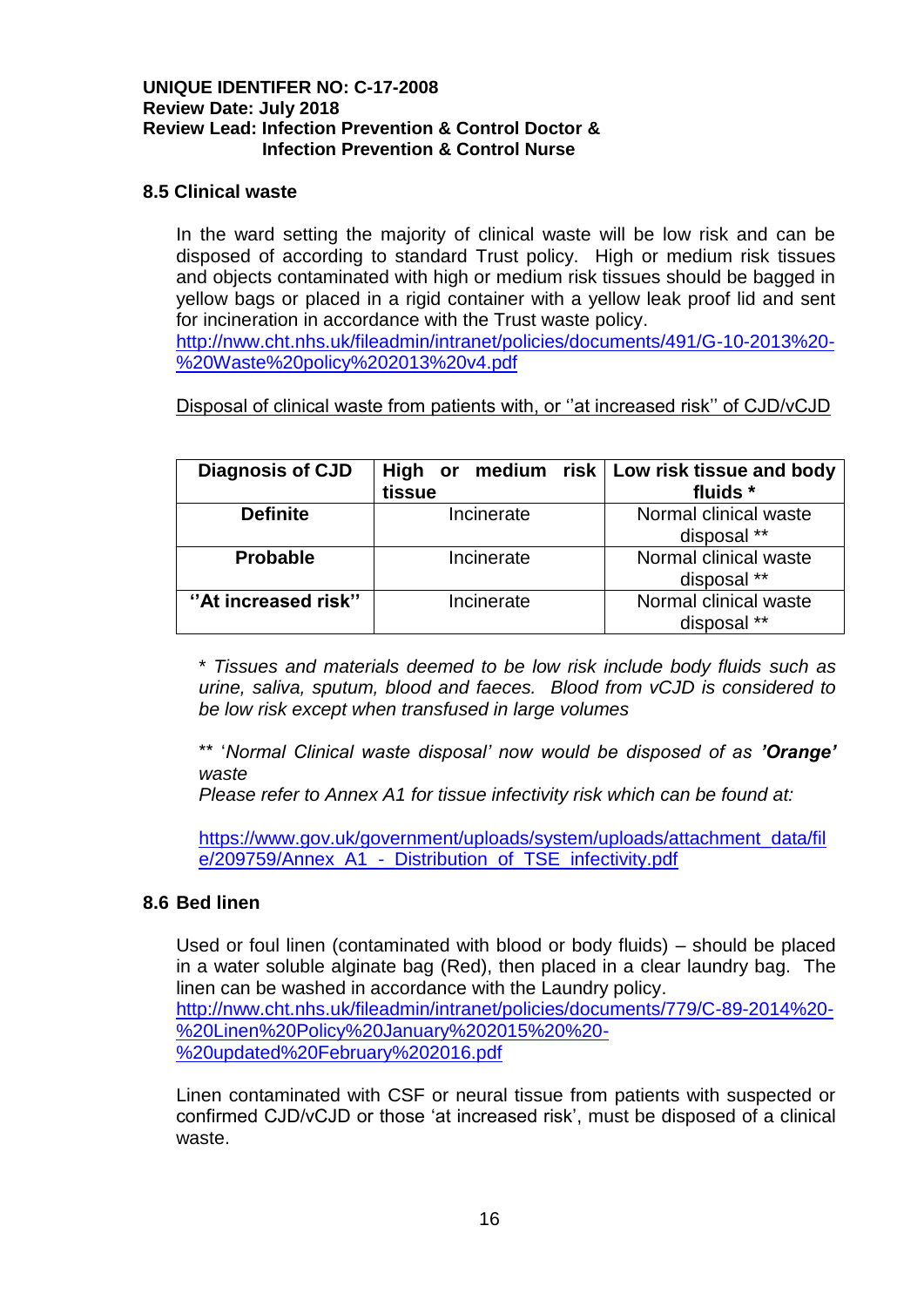## **8.7 Maternity care**

Childbirth should be managed using standard infection control precautions. The placenta and other associated materials and fluids are designated as low risk tissues, and should be disposed of as clinical waste, unless they are needed for investigation.

## **8.8 Dental care**

This should not be compromised. DH guidance is that endodontic reamers, files and other fine instruments which are difficult to clean are single use. This was endorsed by the chief Dental Office for England in April 2007.

## **8.9 Caring for the patient in the community**

No special measures over and above standard infection control precautions are necessary.

## 9. Organ Transplants

To minimise the risk of transmission of CJD/vCJD, organ donations should be rejected from patients with definite, probable or possible CJD/vCJD; those with degenerative neurological conditions of unknown cause and patients classified as 'at risk' from CJD/vCJD.

## 10. Management of the Deceased Patient

If the patient is known or suspected of having a TSE the mortuary must be informed. The removal of the deceased to the mortuary should be carried out using normal infection control procedures. It is recommended that a body bag is used which should be labelled 'Infection risk' in line with guidance which can be found in section P.

[http://nww.cht.nhs.uk/fileadmin/uploads/divisions/diag\\_thera/infection\\_control/policie](http://nww.cht.nhs.uk/fileadmin/uploads/divisions/diag_thera/infection_control/policies/Section_P_-_Care_of_the_Deceased_Version_7.pdf) s/Section P - Care of the Deceased Version 7.pdf

For further information refer to Annex H After Death. [https://www.gov.uk/government/uploads/system/uploads/attachment\\_data/file/2097](https://www.gov.uk/government/uploads/system/uploads/attachment_data/file/209766/Annex_H_-_After_death.pdf) [66/Annex\\_H\\_-\\_After\\_death.pdf](https://www.gov.uk/government/uploads/system/uploads/attachment_data/file/209766/Annex_H_-_After_death.pdf)

# 11. Training and Implementation

Training will be carried out to all relevant Trust staff by the Infection Prevention and Control Team through targeted training sessions to key personnel, who will then cascade the information to appropriate colleagues within their area/department. Areas to include will be surgical pre-assessment, ophthalmic dept., endoscopy and acute surgical staff.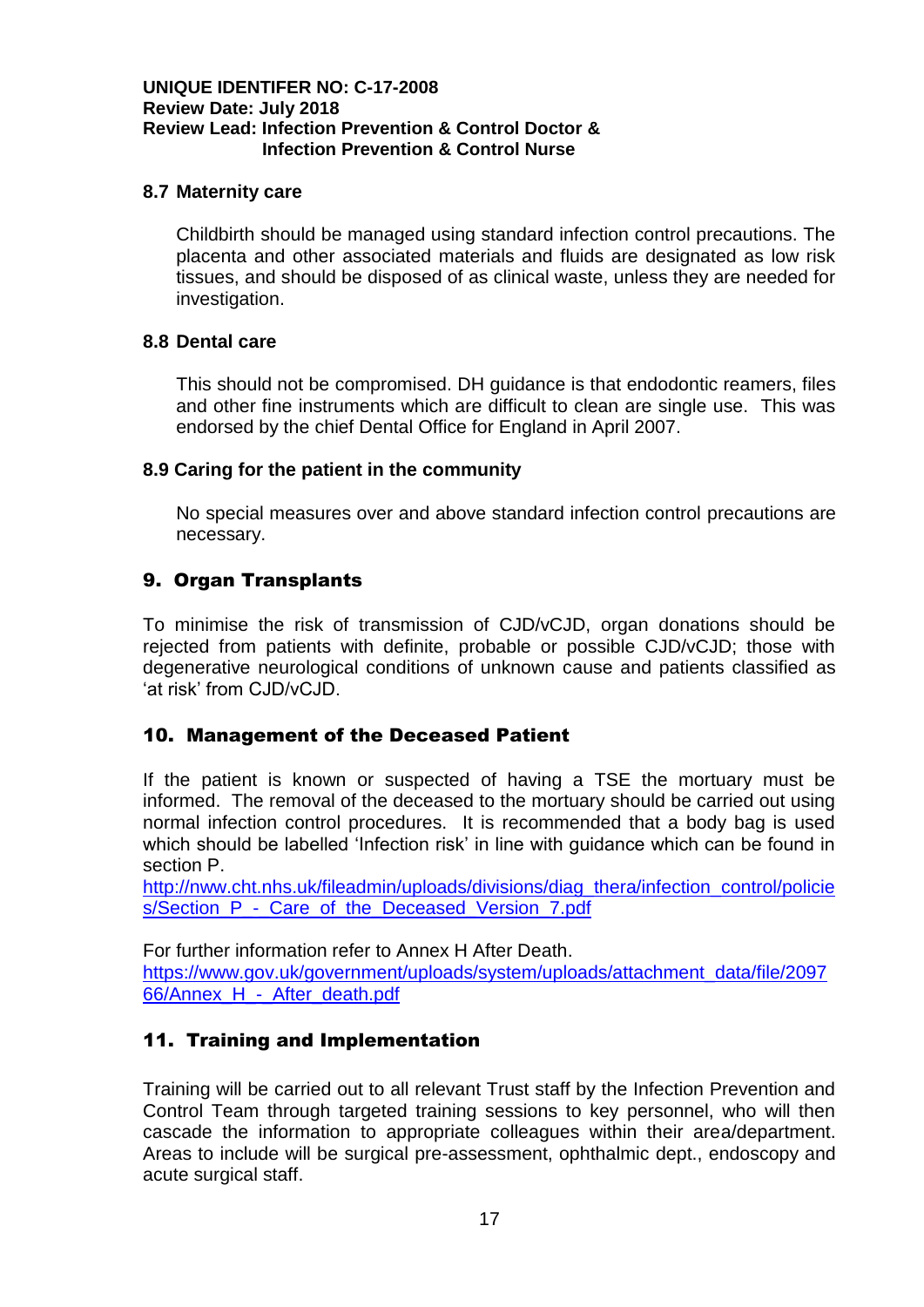# 12. Trust Equalities Statement

Calderdale and Huddersfield NHS Foundation Trust aims to design and implement services, policies and measures that meet the diverse needs of our service, population and workforce, ensuring that none are placed at a disadvantage over others. We therefore aim to ensure that in both employment and services no individual is discriminated against by reason of their gender, gender reassignment, race, disability, age, sexual orientation, religion or religious/philosophical belief, marital status or civil partnership.

# 13. Monitoring Compliance with this Procedural Document

An annual audit of the policy will be undertaken by the IPCT. The results of this audit will be reported to the Infection, Prevention and Control Committee and subsequently to the Executive Board.

# 14. Associated Documents

This policy should be read in conjunction with the following policies:

**Guidance from the ACDP TSE Risk Management Subgroup (formerly TSE Working Group)** this can be found at:

https://www.gov.uk/government/publications/guidance-from-the-acdp-tse-riskmanagement-subgroup-formerly-tse-working-group

In particular ( all of the blow Annexes are hyperlinked throughout the policy):

Annex A1 – Distribution of TSE Infectivity in Human Tissues and Body Fluids Annex B – Diagnosis of TSE's

Annex E – Quarantining of surgical instruments

Annex F – Endoscopy updated October 2015

Annex J – Assessment to be carried out before surgery and/or endoscopy (updated Jan 2014)

Annex H – After Death

Annex L – Managing CJD/vCJD risk in Ophthalmology

Annex M - Managing vCJD risk in General Surgery and liver transplantation)

Part 4 – Part 4 – Infection control of CJD, vCJD and other human prion diseases in healthcare and community settings (updated Jan 2014)

CHT guidance 'Procedure for the Quarantine of Medium/High Risk TSE Instrumentation' (Appendix 5 of this policy)

Frequently asked questions (related to blood transfusion history) (New Jan 2014)

# 15. References

Guidance from the ACDP TSE Risk Management Subgroup (formerly TSE Working Group) this can be found at:

[https://www.gov.uk/government/publications/guidance-from-the-acdp-tse-risk](https://www.gov.uk/government/publications/guidance-from-the-acdp-tse-risk-management-subgroup-formerly-tse-working-group)[management-subgroup-formerly-tse-working-group](https://www.gov.uk/government/publications/guidance-from-the-acdp-tse-risk-management-subgroup-formerly-tse-working-group)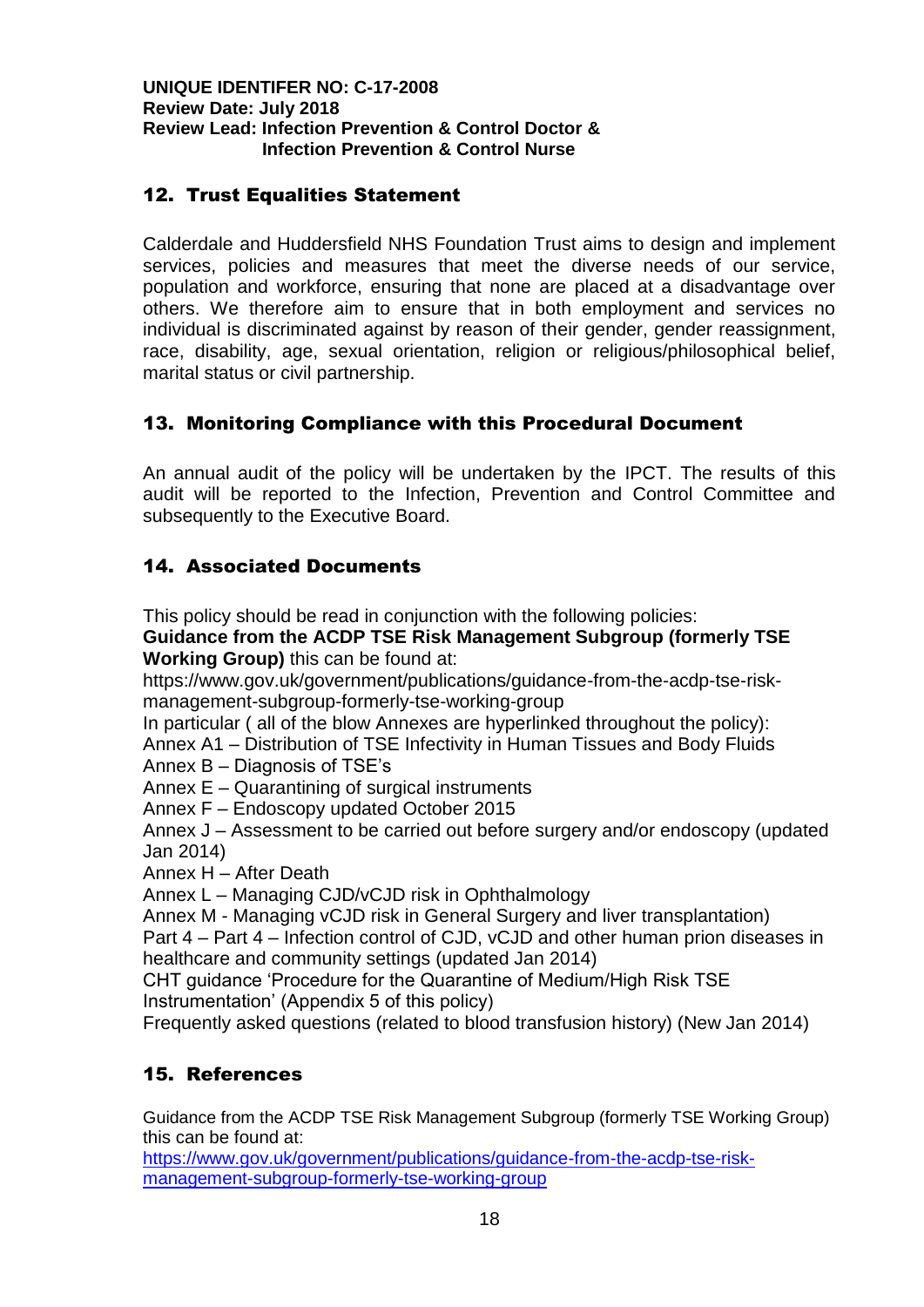# **Appendix 1**

#### **Handling of instruments – patients with or "at increased risk" of CJD/vCJD** From "Transmissible spongiform encephalopathy agents: Safe working and the prevention of infection" –Department of Health

|                                                                     |                     | <b>Status pof patient</b>   |                          |
|---------------------------------------------------------------------|---------------------|-----------------------------|--------------------------|
| <b>Tissue infectivity</b>                                           | <b>Definite or</b>  | <b>Possible</b>             | At increased             |
| High                                                                | probable            |                             | risk                     |
|                                                                     |                     |                             |                          |
| <b>Brain</b>                                                        | Single use          | Single use                  | Single use               |
| Spinal cord                                                         |                     |                             |                          |
| Cranial nerves, specifically the entire                             | or                  | or                          | Or                       |
| optic nerve and the intracranial<br>components of the other cranial | Destroy             | Quarantine for              | Destroy                  |
| nerves                                                              |                     | re-use                      |                          |
| Cranial ganglia                                                     | Or                  | exclusively on              | or                       |
| Posterior eye, specifically the                                     | Quarantine for      | the same patient<br>pending | Quarantine<br>for        |
| posterior hyaloid face, retina, retinal                             | re-use              | diagnosis                   | re-use                   |
| pigment epithelium, choroid,                                        | exclusively on      |                             | exclusively on           |
| subretinal fluid and optic nerve                                    | the same<br>patient |                             | the same<br>patient      |
| Pituitary gland                                                     |                     |                             |                          |
| <b>Medium</b>                                                       |                     |                             |                          |
| Spinal ganglia                                                      | Single use          | Single use                  | Single use               |
| Olfactory epithelium                                                |                     |                             |                          |
| Tonsil (vCJD only)                                                  | or                  | or                          | Or                       |
| Appendix (vCJD only)                                                | Destroy             | Quarantine for              | Destroy                  |
| Spleen (vCJD only)                                                  |                     | re-use                      | or                       |
| Thymus (vCJD only)                                                  | or                  | exclusively on              |                          |
| Adrenal gland (vCJD only)                                           | Quarantine for      | the same patient<br>pending | Quarantine<br>for re-use |
| Lymph nodes and gut associated                                      | re-use              | diagnosis                   | exclusively on           |
| lymphoid tissues (vCJD only)                                        | exclusively on      |                             | the same                 |
| Lymph nodes and gut-associated                                      | the same<br>patient |                             | patient                  |
| lymphoid tissues (vCJD only)                                        |                     |                             |                          |
| Low                                                                 | No special          | No special                  | No special               |
|                                                                     | precautions         | precautions                 | precautions              |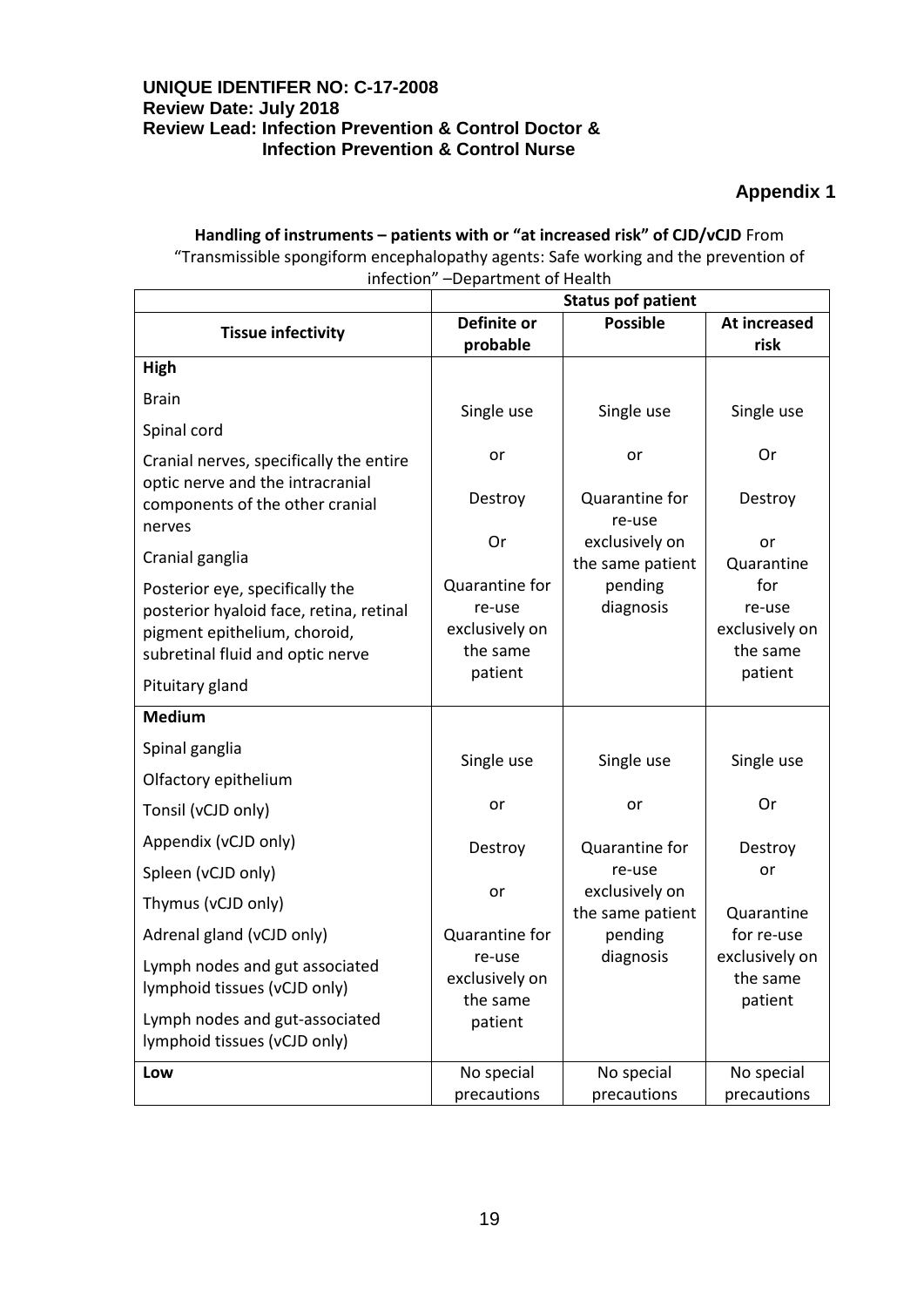**Appendix 2**

## **CJD risk assessment questionnaire for patients about to undergo elective or emergency surgical or neuro-endoscopic procedures which are likely to involve contact with tissues of potential high level infectivity for CJD**

| 1 Have you any history of CJD or other<br>prion disease in your family? If yes,<br>please specify                                                                                                                                                                                                                                      | Notes to clinician<br>Patients should be considered to be at risk from<br>genetic forms of CJD if they have or have had<br>1. Genetic testing, which has indicated they<br>are at significant risk of developing CJD<br>or other prion disease<br>2. A blood relative known to have a genetic<br>mutation indicative of genetic CJD or<br>other prion disease<br>3. Two or more blood relatives affected by<br>CJD or other prion disease                                                         |
|----------------------------------------------------------------------------------------------------------------------------------------------------------------------------------------------------------------------------------------------------------------------------------------------------------------------------------------|---------------------------------------------------------------------------------------------------------------------------------------------------------------------------------------------------------------------------------------------------------------------------------------------------------------------------------------------------------------------------------------------------------------------------------------------------------------------------------------------------|
| 2. Have you ever received growth<br>hormone or gonadotrophic treatment? If<br>yes, please specify;<br>i) Whether the hormone was derived from<br>human pituitary glands<br>ii) The year of the treatment<br>iii) Whether the treatment was received in<br>the UK or in another country                                                 | Notes to clinician<br>Recipients of hormone derived from human<br>pituitary glands e.g. growth hormone or<br>gonadtotrophin have been identified as potentially<br>at risk of CJD. In the UK, the use of human<br>growth hormone was stopped in 1985 but human-<br>derived products may have been continued to be<br>used in other countries. In the UK, the use of<br>human-derived gonadotrophin was discontinued<br>in 1973 but may have been continued in other<br>countries after this time. |
| 3. Have you ever had surgery on your<br>brain or spinal cord?                                                                                                                                                                                                                                                                          | Notes to clinician<br>Individuals who underwent intradural brain or<br>intradural spinal surgery before August 1992 who<br>received (or might have received) a graft of<br>human-derived dura mater are "at increased risk"<br>of transmission of sporadic CJD (unless evidence<br>can be provided that human-derived dura mater<br>was not used).                                                                                                                                                |
| 4 Since 1980 have you had any<br>transfusions of blood or blood<br>components (red cells, plasma,<br>cryoprecipitate or platelets). NB This<br>does not include autologous transfusion,<br>plasma products such as IVIG, albumin,<br>coagulation factors and anti-D<br>If yes, have you either<br>received more than 50 units of<br>j) | Notes to clinician<br>Patients who have received blood from more than<br>80 donors have been identified as at increased<br>risk of CJD. Further information on this is<br>available from the HPA<br>(http://www.hpa.org.uk/vCJDpresurgicalassessme<br>nt)                                                                                                                                                                                                                                         |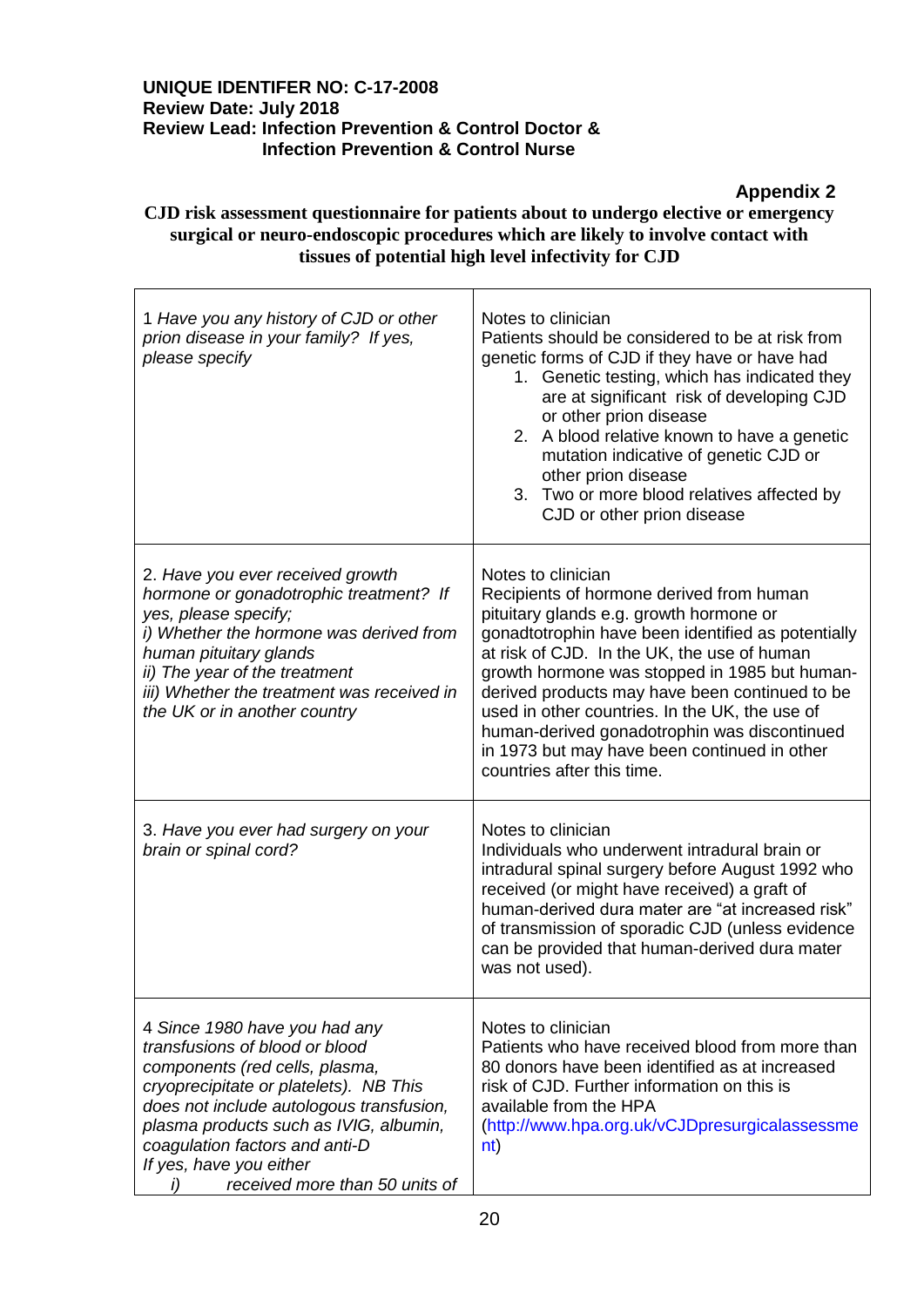| blood or blood components?,<br>or<br>ii)<br>received blood or blood<br>components on more than 20<br>occasions? |
|-----------------------------------------------------------------------------------------------------------------|
| Where possible please provide the names<br>of all the hospitals where you have<br>received blood products       |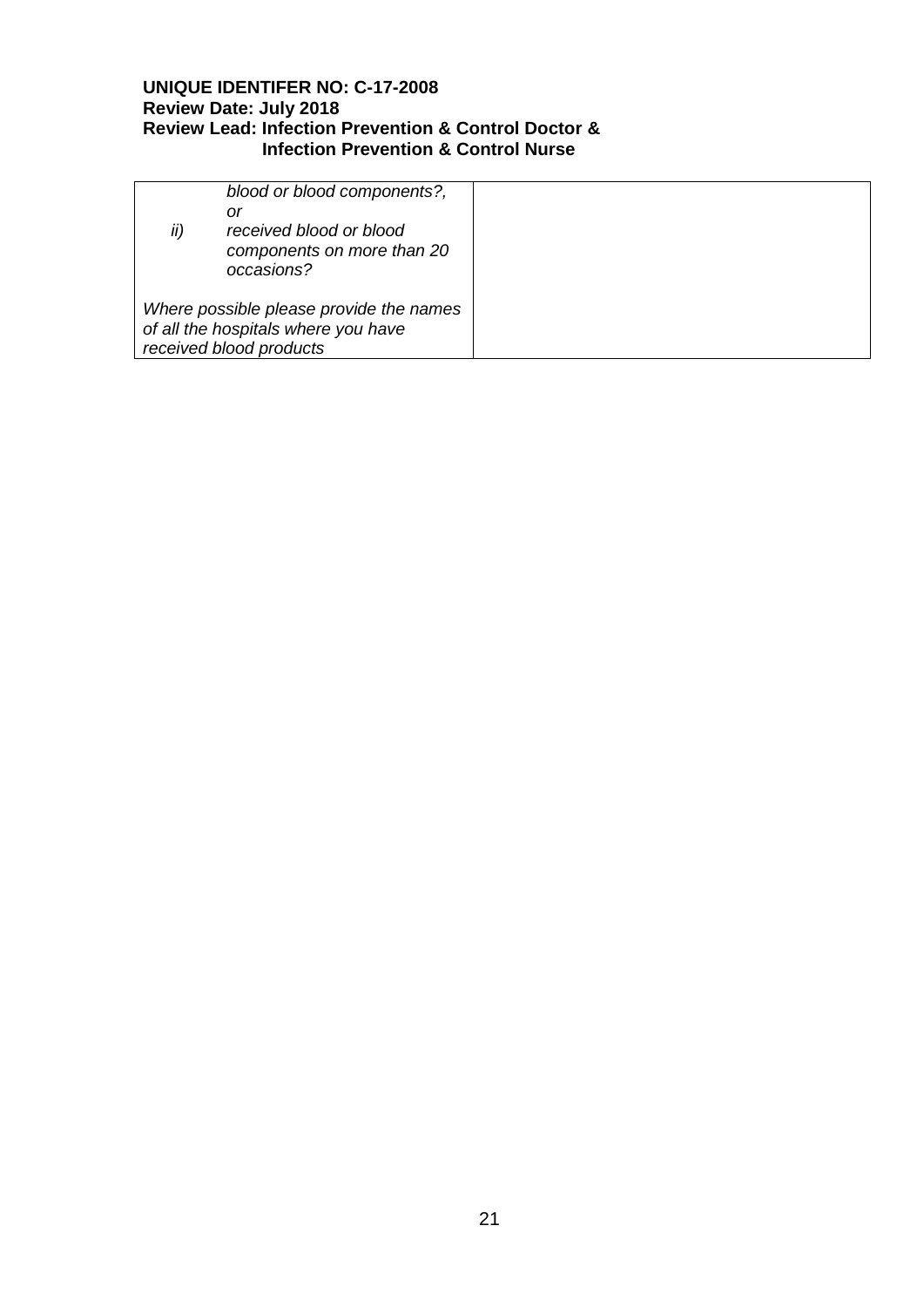**Appendix 3**

#### **Quarantine and Decontamination guidelines for medium and high risk TSE Instrumentation**

**These guidelines are for medium and high risk tissue only (see Appendix 1). Please refer to the remainder of the TSE policy and follow normal infection prevention and control guidelines for low risk tissue infectivity.** 

- 1. Where possible the instruments should be single use.
- 2. A theatre should be allocated on the day (in the case of elective surgery) or prior to the procedure (in the case of an emergency) which, should where possible, be undertaken at the end of the list.
- 3. The allocated theatre must then not be used until the whole of the theatre has been terminally cleaned with a chlorine based solution (includes scrub room, setting up room, theatre and dirty utility room).
- 4. If a patient is suspected to have CJD/vCJD then the surgical equipment will need to be quarantined "dirty" post procedure until such time as a diagnosis is determined and, if the result is negative the equipment can be sent to B Braun and reprocessed in the normal way. If the results are positive, the equipment along with the container must be destroyed. For endoscopes these should be **cleaned prior to quarantining**
- 5. For quarantining of surgical instruments, the instruments should be placed in an impervious rigid plastic container with a close-fitting lid (TSE UN approved container). The TSE container is available from theatres on both sites and Endoscopy units on both sites. The TSE container must be labelled with a designated form (see appendix 11). The TSE container should be transferred and stored in a locked designated cupboard/room (HRI site) and should be kept until a decision has been made on the fate of the instruments.
- 9. Quarantining of endoscopes: these should be cleaned separately first via the normal procedures (see section 7.6 of this policy and Annex F of the TSE guidance and then stored **vertically in a cupboard in a locked room in theatre** until a decision has been made on the fate of the endoscope**.** The endoscope can be transported via the rigid TSE UN container and then be placed into the cupboard in the locked room in theatre HRI. Please ensure that the cupboard is cleaned prior to and on removal of the endoscope. The information about the patient and procedure etc. should be kept in the folder in the locked room (see appendix 11 for a copy of the form).
- 10. A record should be kept in the patients notes with all of the above information (see appendix 11). A copy of this form should also be kept with the infection prevention and control department.
- 11. For surgical instruments: if the diagnosis is "CJD or vCJD" or there is no definitive diagnosis possible but CJD or vCJD cannot be excluded, the instruments - including the container should be destroyed by incineration.
- 12. For endoscopes: if the diagnosis is "CJD or vCJD" or there is no definitive diagnosis possible but CJD or vCJD cannot be excluded, **further discussions are required with the Infection Prevention and Control team as to the fate of the endoscope.**
- 13. Any equipment destroyed should also be recorded and dated.
- 14. **Please note that during this current arrangement for quarantine and decontamination of surgical instruments, they cannot be reused on the same patient as they are unable to be re-processed. However this may not be the case for endoscopes – please see bullet point 12**
- 15. If a definite diagnosis of "**not** CJD or **not** vCJD" is made, the Decontamination Manager will be informed. The instruments and endoscope will then be made available for reprocessing and re-use and B Braun should be contacted to collect the instruments. In the case of endoscopes, they will then need to be reprocessed and the storage cupboard in the locked room in theatre cleaned following the removal of the endoscope.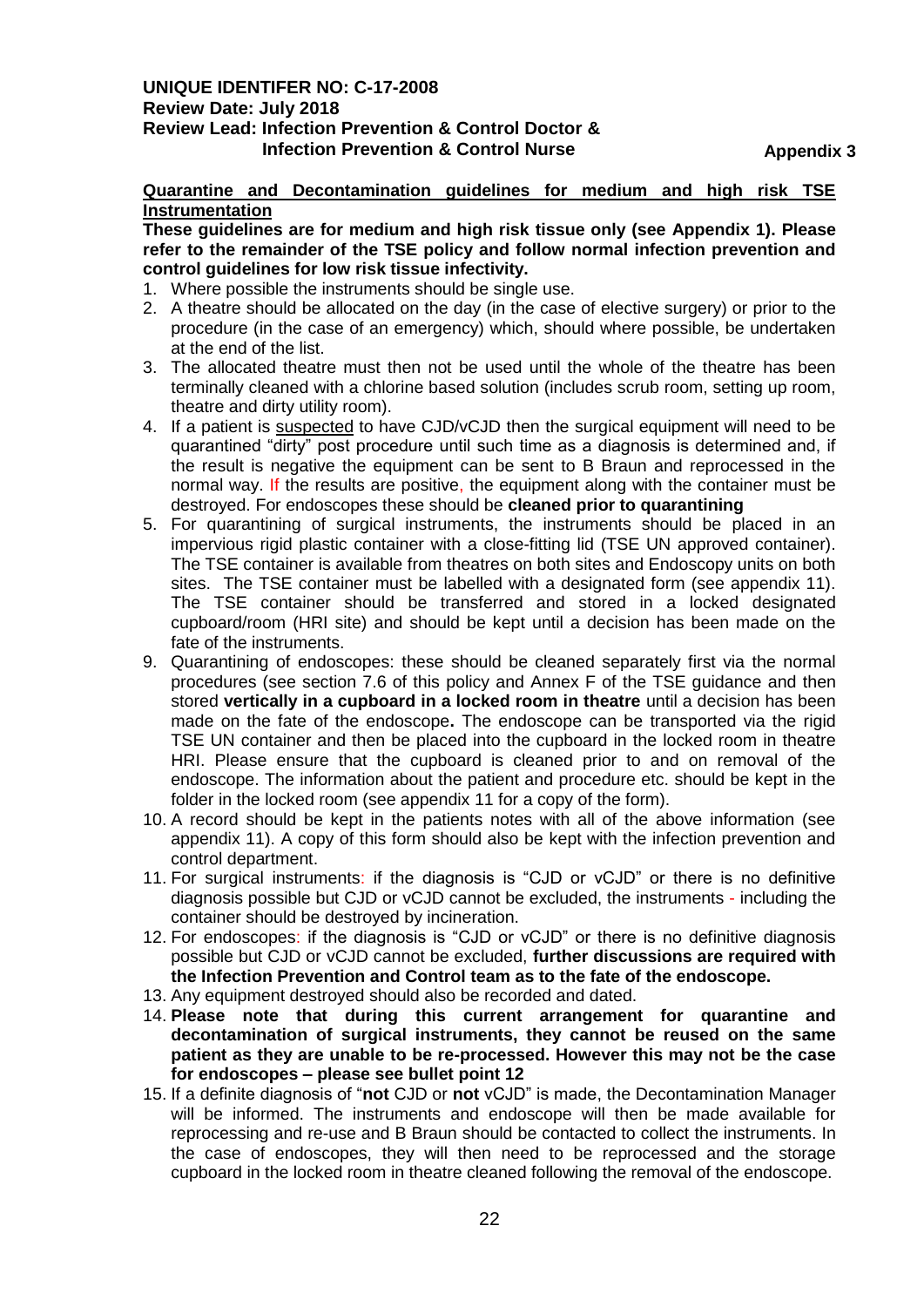|                                                                                                         | <b>Appendix 4</b><br>Possible risk of CJD/vCJD Quarantine of instruments form                                                                                                                                                                           |
|---------------------------------------------------------------------------------------------------------|---------------------------------------------------------------------------------------------------------------------------------------------------------------------------------------------------------------------------------------------------------|
|                                                                                                         |                                                                                                                                                                                                                                                         |
| Patient Name:                                                                                           | Hospital Number:                                                                                                                                                                                                                                        |
| Date of Admission:                                                                                      | Hospital:Ward:                                                                                                                                                                                                                                          |
|                                                                                                         |                                                                                                                                                                                                                                                         |
| Date of Procedure:                                                                                      |                                                                                                                                                                                                                                                         |
|                                                                                                         | Site (CRH/HRI)………………………Theatre/Endoscopy ………………………………………                                                                                                                                                                                                |
| Theatre/Room number                                                                                     |                                                                                                                                                                                                                                                         |
|                                                                                                         |                                                                                                                                                                                                                                                         |
|                                                                                                         |                                                                                                                                                                                                                                                         |
|                                                                                                         |                                                                                                                                                                                                                                                         |
| Equipment Tracking number:                                                                              |                                                                                                                                                                                                                                                         |
| Endoscopes should be stored vertically in designated cupboard in quarantine room<br>in main theatre HRI |                                                                                                                                                                                                                                                         |
| Form completed by:                                                                                      |                                                                                                                                                                                                                                                         |
|                                                                                                         |                                                                                                                                                                                                                                                         |
|                                                                                                         |                                                                                                                                                                                                                                                         |
| Details entered into audit book in theatre                                                              |                                                                                                                                                                                                                                                         |
|                                                                                                         | Please file original in patient notes; a sticky labeled copy on UN container (if theatre<br>instruments); a copy in designated section of cupboard if endoscope<br>Copy in theatre quarantine room in folder and a copy to be sent to Infection Control |
| <b>Infection Prevention and Control (IPCN) aware Yes/No</b>                                             |                                                                                                                                                                                                                                                         |
|                                                                                                         |                                                                                                                                                                                                                                                         |
|                                                                                                         |                                                                                                                                                                                                                                                         |
| Infection prevention and Control use only<br><b>Eventual Outcome:</b>                                   |                                                                                                                                                                                                                                                         |
| Quarantine discontinued<br>Equipment sent for incineration<br>(Please indicate one of the above)        |                                                                                                                                                                                                                                                         |
| Theatre/Endoscopy aware Yes/No                                                                          |                                                                                                                                                                                                                                                         |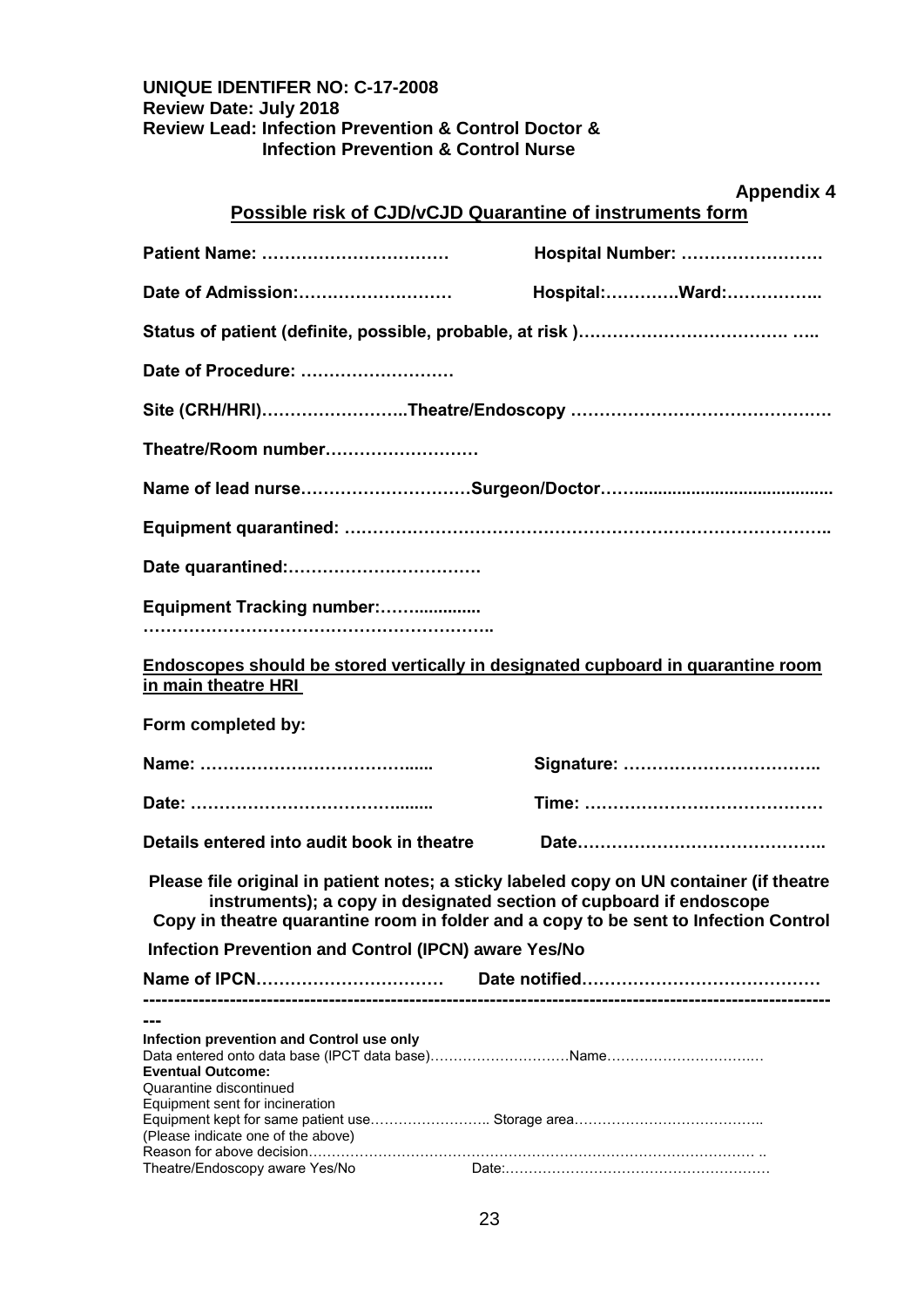## **Appendix 5**

#### **Questions to ask for all Ophthalmic surgery**

#### **CJD Risk Assessment questions for ophthalmic patients**

2. Have you ever been notified that you are at increased risk of CJD or vCJD for public health purposes?

#### **For all ophthalmic surgery please also ask the following questions:**

- 7. Have you a history of CJD or other prion disease in your family?
- 8. Have you ever received growth hormone or gonadotrophin treatment?
- 9. Have you ever had surgery on your brain or spinal cord?

**If the answer is YES to any of these 4 questions please obtain further information and refer to the CJD (TSE) policy and Annex J and contact Infection prevention and control for further advice.** 

**NB. There no longer is a 4th question asking about blood transfusion history in this second group of questions. However as of January 2014 the ACDP recommend that if patients present with a blood disorder history (information from patient notes or the patient themselves) then staff should ask about blood transfusion history. Please see 'frequently asked questions' from the ACDP in the CJD policy. Please contact Infection Prevention and Control for further advice if required.** 

Please also add a copy of this appendix into the patients notes once answered if not part of pre-assessment documentation